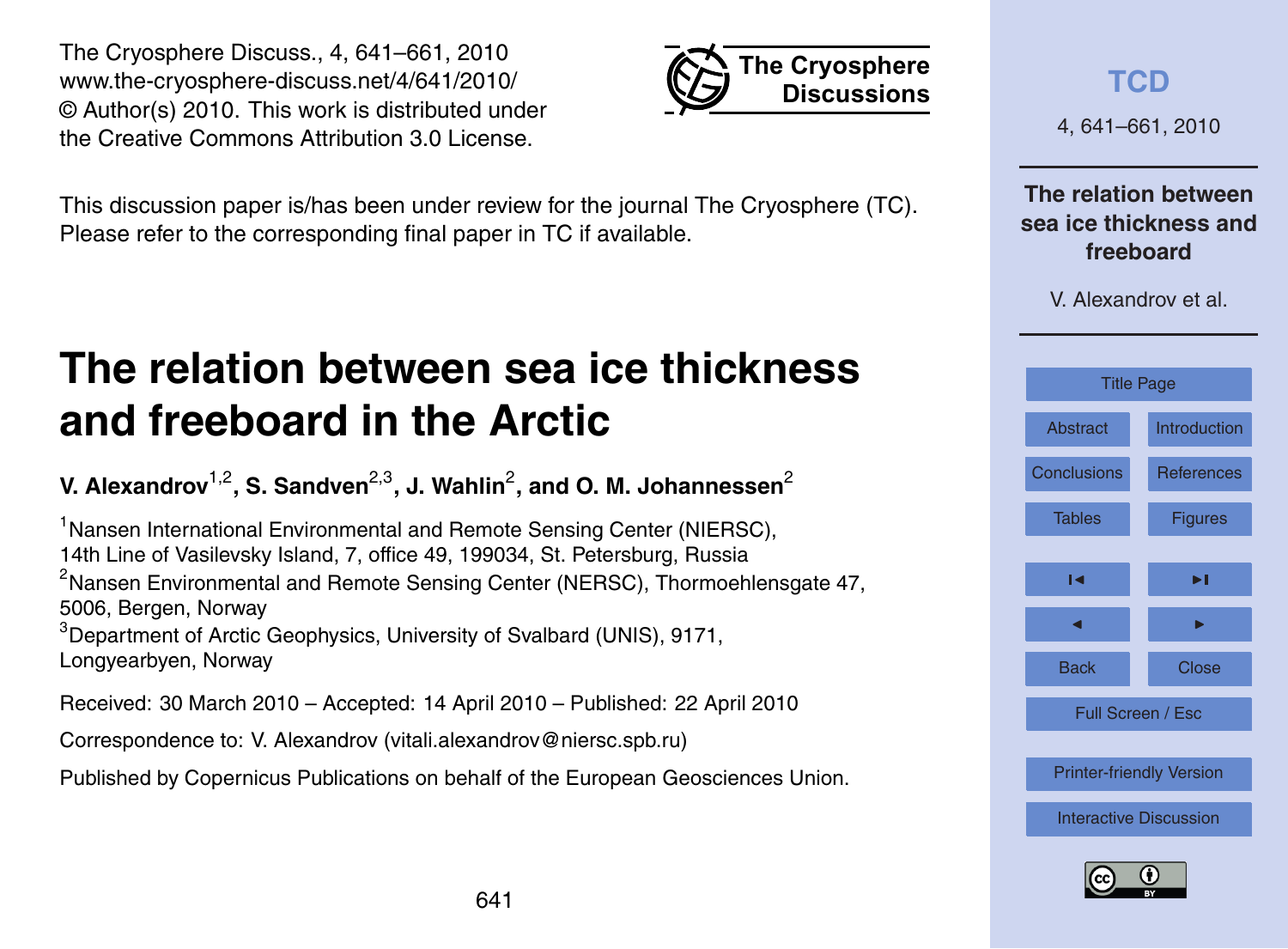### <span id="page-1-0"></span>**Abstract**

Retrieval of Arctic sea ice thickness from radar altimeter freeboard data, to be provided by CryoSat-2, requires observational data to verify the relation between the two variables. In this study in-situ ice and snow data from 689 observation sites obtained

- <sup>5</sup> during the Sever expeditions in the 1980s have been used to establish an empirical relation between ice thickness and freeboard. Estimates of mean and variability of snow depth, snow density and ice density were produced based on many field observations, and have been used in the isostatic equilibrium equation to estimate ice thickness as a function of ice freeboard, snow depth and snow/ice density. The accuracy of the ice
- <sup>10</sup> thickness retrieval has been calculated from the estimated variability in ice and snow parameters and error of ice freeboard measurements. It is found that uncertainties of ice density and freeboard are the major sources of error in ice thickness calculation. For FY ice, retrieval of  $\approx$ 1.0 m (2.0 m) thickness has an uncertainty of 60% (41%). For MY ice the main uncertainty is ice density error, since the freeboard error is relatively
- 15 smaller than for FY ice. Retrieval of 2.4 m (3.0 m) thick MY ice has an error of 24%  $(21\%)$ . The freeboard error is  $\pm 0.05$  m for both the FY and MY ice. If the freeboard error can be reduced to 0.01 m by averaging a large number of measurements from CryoSat, the error in thickness retrieval is reduced to about 32% for a 1.0 m thick FY floe and to about 18% for a 2.3 m thick MY floe. The remaining error is dominated by <sup>20</sup> uncertainty in ice density. Provision of improved ice density data is therefore important for accurate retrieval of ice thickness from CryoSat data.

#### **1 Introduction**

Satellite altimeter data can provide extensive spatial and temporal measurements of sea ice thickness through converting the ice freeboard measurements to thickness by <sup>25</sup> assuming isostatic equilibrium (Laxon, 1994; Laxon et al., 2003; Giles et al., 2008; Kwok et al., 2009). Analysis of ERS and Envisat radar altimeter (RA) data from 1992 to present have resulted in a unique data set on ice thickness south of 81.5° N, showing

# **[TCD](http://www.the-cryosphere-discuss.net)** 4, 641–661, 2010 **The relation between sea ice thickness and freeboard** V. Alexandrov et al. [Title Page](#page-0-0) Abstract Introduction [Conclusions](#page-10-0) [References](#page-12-0) [Tables](#page-16-0) [Figures](#page-17-0)  $\overline{\phantom{a}}$ J I Back Close Full Screen / Esc [Printer-friendly Version](http://www.the-cryosphere-discuss.net/4/641/2010/tcd-4-641-2010-print.pdf) [Interactive Discussion](http://www.the-cryosphere-discuss.net/4/641/2010/tcd-4-641-2010-discussion.html)

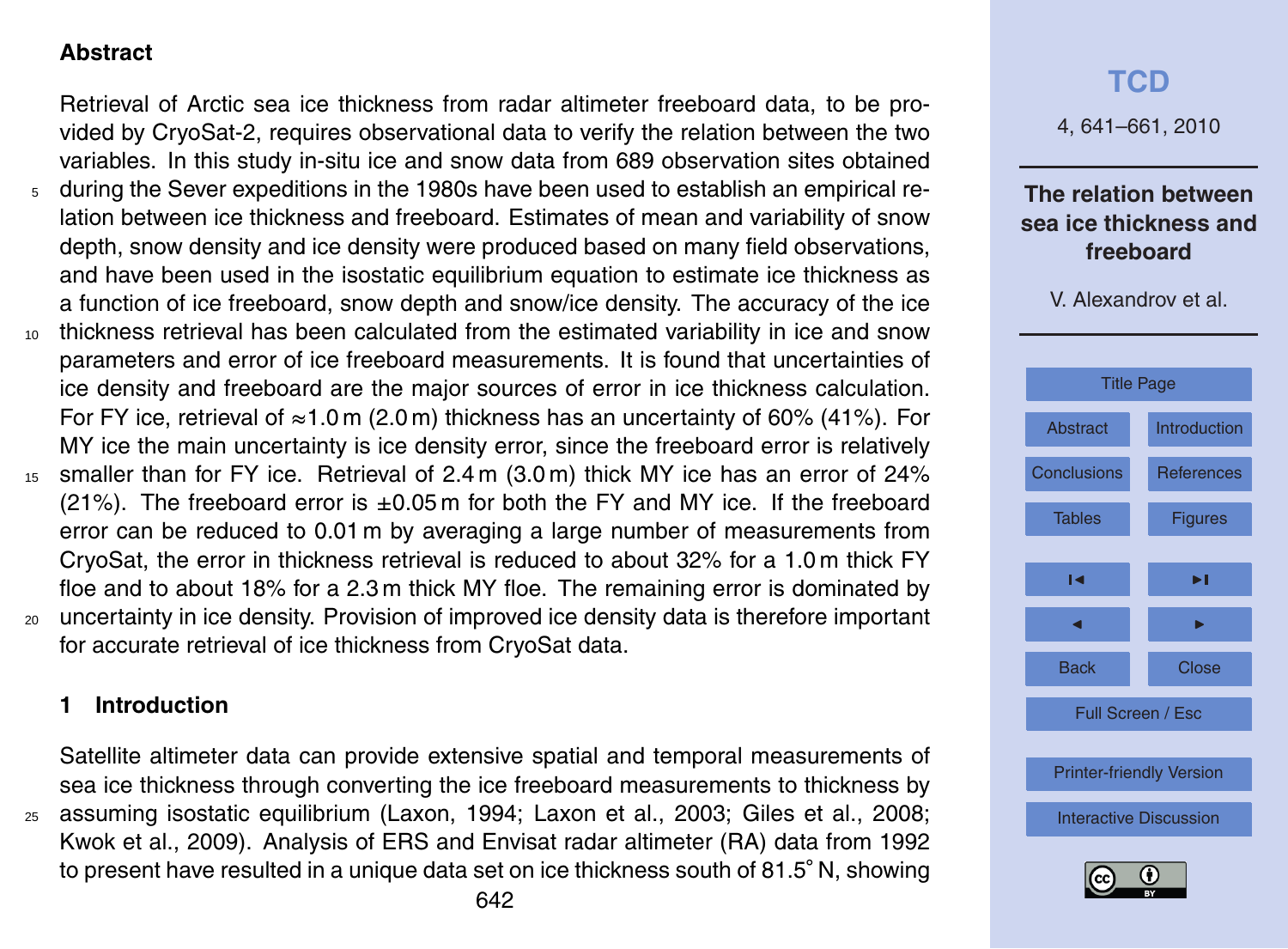a significant thinning of the ice cover from 2007 to 2008 (Giles et al., 2008). The ice thickness estimates represent monthly mean values in typically 100×100-km grid with an expected error of 0.04–0.06 m (Miller et al., 2006). These ERS/Envisat sea-ice thickness time series will be extended by CryoSat-2, whose major objectives include <sup>5</sup> measuring ice thickness over most of the Arctic over a period of five years. CryoSat-2 was launched in March 2010 and carries a beam-limited radar altimeter (RA) operating in Synthetic Aperture Radar mode over sea ice, providing freeboard measurements with 250 m resolution along the satellite track (ESA, 2003).

Snow depth, snow density and ice density have a strong impact on the sea ice <sup>10</sup> buoyancy and the ice freeboard. Since the ice freeboard has to be multiplied by a factor that can be up to 10 for calculation of thickness, small errors in the input data lead to large errors in the ice thickness estimates (Rothrock, 1986). Another uncertainty is the assumption that radar echo originates from the snow/ice interface (Beaven, 1995), and possible effects of layers in the snow cover and temperature variations are not taken

<sup>15</sup> into account (Giles and Hvidegaard, 2006). Recent studies by Connor et al. (2009), where coincident laser altimeter (LA) and RA measurements of sea ice are available, show that the radar signals are reflected from ice/snow interface, while the laser signals are reflected from the top of the snow cover.

Studies have been done to estimate ice thickness from the IceSat LA data, showing <sub>20</sub> that the ice thickness has decreased significantly from 2007 to 2008, which is in agreement with analysis of RA data from Envisat (Kwok et al., 2009). Ideally, LA and RA data should be collected simultaneously in order to obtain direct estimates of the snow depth, as demonstrated in airborne campaigns (Leuschen and Raney, 2005; Connor et al., 2009). Simultaneous LA and RA satellite sensors are not planned during the <sup>25</sup> CryoSat mission, thus snow data on Arctic sea ice need to be obtained from climato-

logical estimates as well as from new field observations.

Use of the isostatic equilibrium equation to estimate ice thickness from freeboard data requires data on snow and ice density as well as snow depth, which exhibit regional and season variability. Climatological snow cover data from Russian North



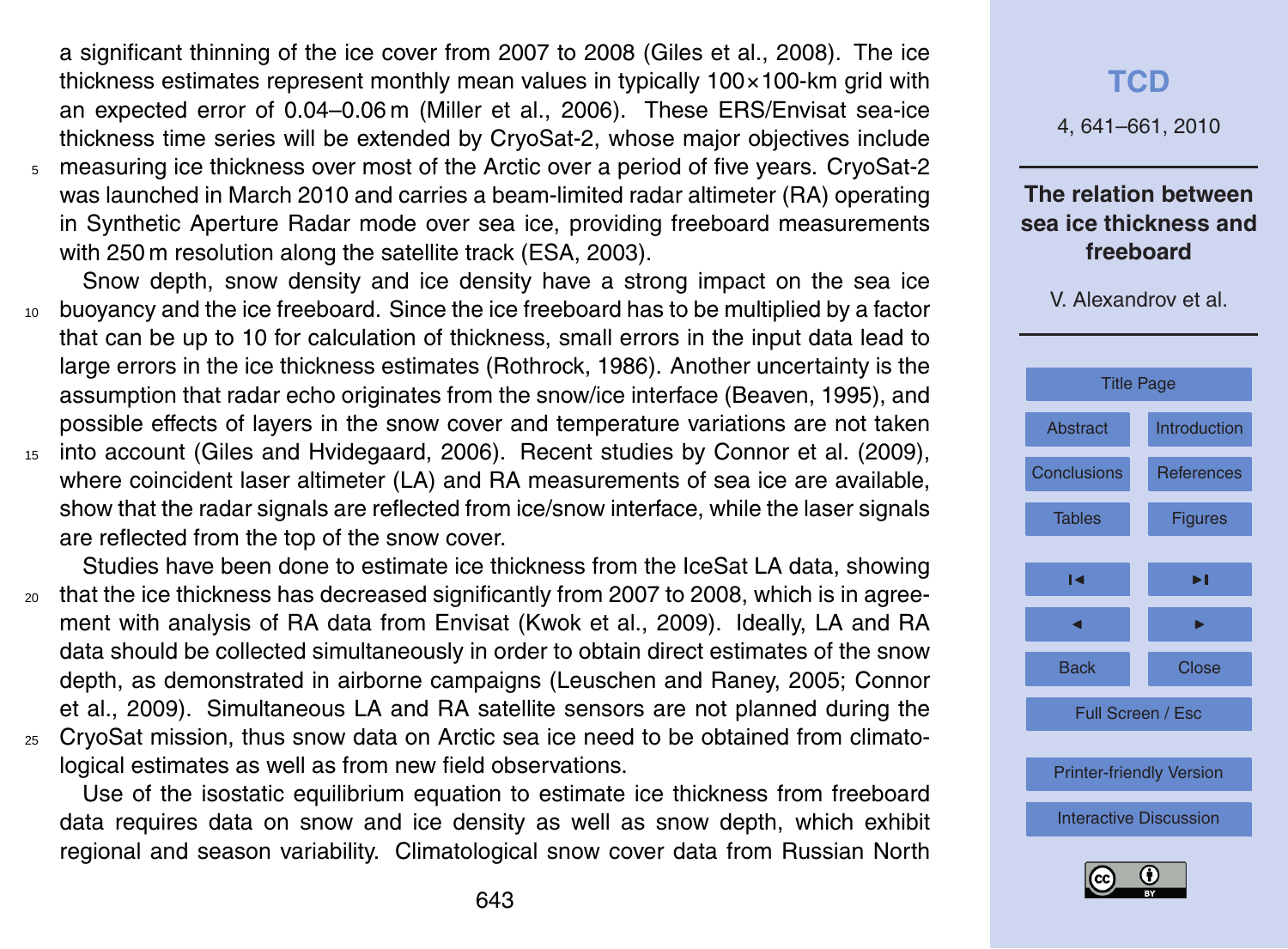Pole drifting stations have been provided by Warren et al. (1999), but there are few data sets available that provide statistics on snow and ice density, snow depth, ice freeboard and thickness over large parts of the Arctic ice cover. Therefore, the main objective of this paper is to investigate the relation between ice freeboard and ice thickness using

- <sup>5</sup> extensive in-situ measurements from Arctic field expeditions. First, an empirical relation between the ice thickness and freeboard is derived from direct measurements during the Sever expeditions in the 1980s. Furthermore, data on snow and ice densities from literature are reviewed and error estimates are derived. These data are used in the isostatic equilibrium equation to assess the dependencies between thickness
- <sup>10</sup> and freeboard for first-year (FY) and multiyear (MY) ice. Finally, the error sources in ice thickness retrieval from freeboard measurements are discussed and recommendations for in-situ observations in forthcoming CryoSat post-launch calibration-validation experiments are provided.

#### **2 Ice thickness and freeboard data from the Sever expeditions**

- <sup>15</sup> In-situ measurements of Arctic sea ice from the airborne Sever expeditions provide one of the most extensive data sets of sea ice and snow parameters collected over many years including 1928, 1937, 1941, 1948–1952, and 1954–1993 (Romanov, 1995). The total data set includes 3771 landings, here obtained from the World Data Center for Glaciology/National Snow and Ice Data Center (NSIDC), Boulder, Colorado. In this <sup>20</sup> study co-located observations of ice thickness, ice freeboard and snow depth are ex-
- tracted from this data set and used to establish an empirical relation between these parameters. The Sever expeditions took place mainly from mid March to early May, when landing on ice floes was possible, such that all data represent late winter conditions before melting starts. At each landing point ice and snow thickness were mea-
- <sup>25</sup> sured by drilling holes at 3–5 locations 150–200 m apart on the level ice where the runway was located. In addition, measurements were made at 10–20 sites on adjacent ice floes which included deformed ice (Romanov, 1995). Ice freeboard measurements were obtained only in a subset of the total data set from the Sever expeditions. In this



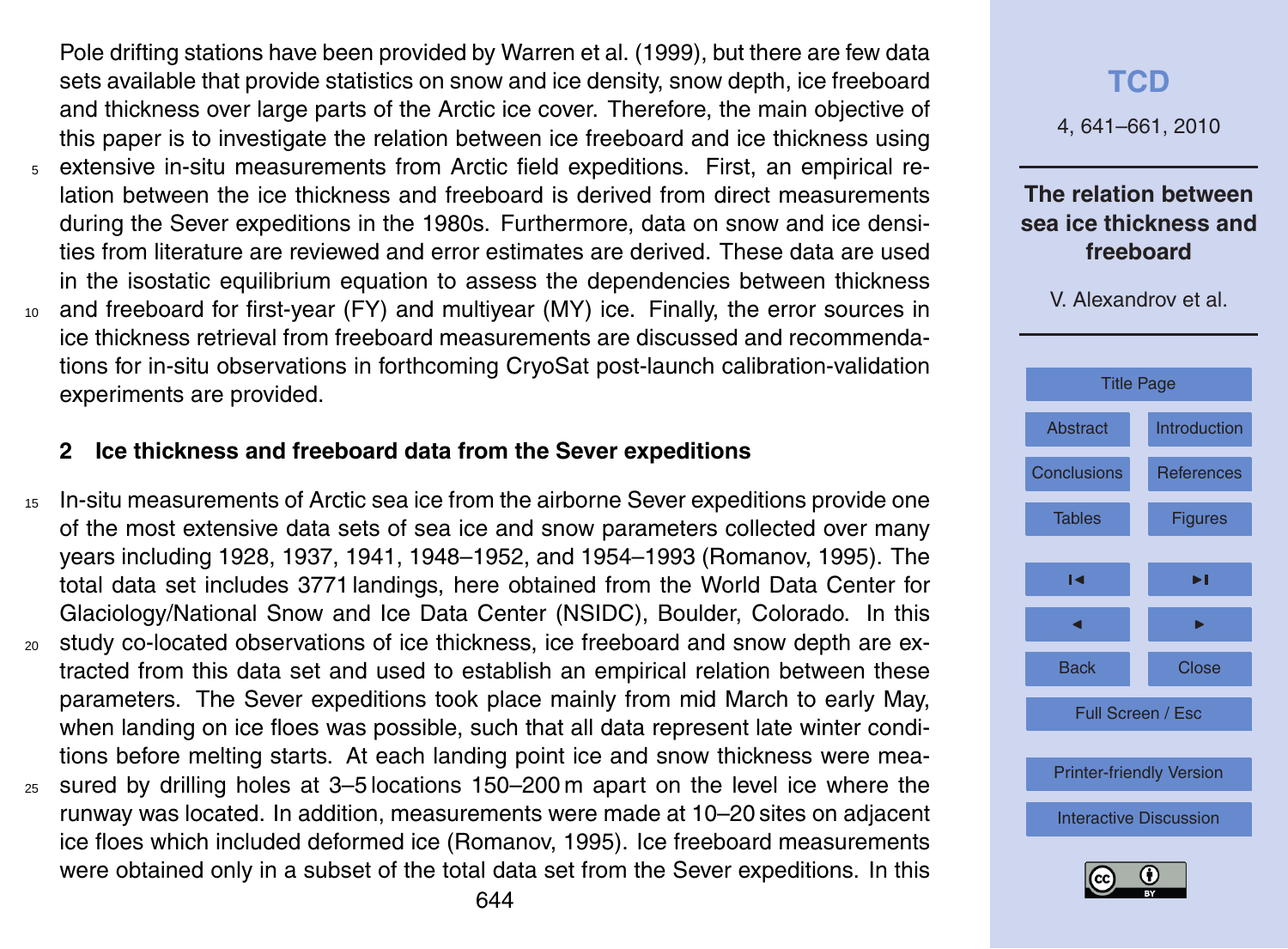study data from 689 landings in the period February–May of 1980–1982, 1984–1986, and 1988 have been used where freeboard measurements were included.

The data from the 689 landings were divided in two groups, the so-called runway data and the off-runway data. The former represents level ice and the latter can in-

- <sup>5</sup> clude ridges and various types of deformed and level ice located around the level ice. The freeboard data were obtained only on the level ice, so data from the surrounding ice could not be used to study the ice thickness-freeboard relation. The data span the entire Eurasian Russian Arctic (Fig. 1a), where FY ice is prevalent. The yardstick measurement accuracy of the ice thickness, freeboard and snow depth is 0.01 m. Compar-
- <sup>10</sup> ison of ice thickness and snow depth between runway and off-runway data shows that the former has thinner ice with less snow cover than the latter. The modal ice thickness for the runway data is about 0.7 m, while it is more than 1 m for the off-runway data. Maximum thickness is about 2.60 m for the runway data and about 3.50 m for the off-runway data (Fig. 1b).
- <sup>15</sup> A scatterplot of ice thickness versus freeboard height is presented in Fig. 1c, showing a linear increase in thickness vs. freeboard. There is however significant spread in the ice thickness for each freeboard value, with mean standard deviation of  $\pm 0.20$  m. For freeboard below 0.15 m there are more than 30 data points (*N*) for each freeboard interval. From 0.15 to 0.20 m, *N* decreases to less than 10 per interval. A few free-<sup>20</sup> board measurements above 0.20 m were collected, but these data were not included because there were only 2–3 data points in each interval. A linear regression equation, specifying the empirical relation between freeboard ( $\mathsf{F}_i$ ) and average thickness ( $\mathsf{H}_i$ ), is the following:

 $H_i = 8.13F_i + 0.37$ . (1)

 $25$  A modal freeboard of 0.1 m corresponds to ice thickness of 1.18 $\pm$ 0.20 m, using the mean standard deviation as the uncertainty estimate. This relation is based on FY ice in the period March–May. The snow depth on the runway is less than 0.20 m in more than 95% of cases, while it can be up to 0.40 m in the off-runway data. The difference in

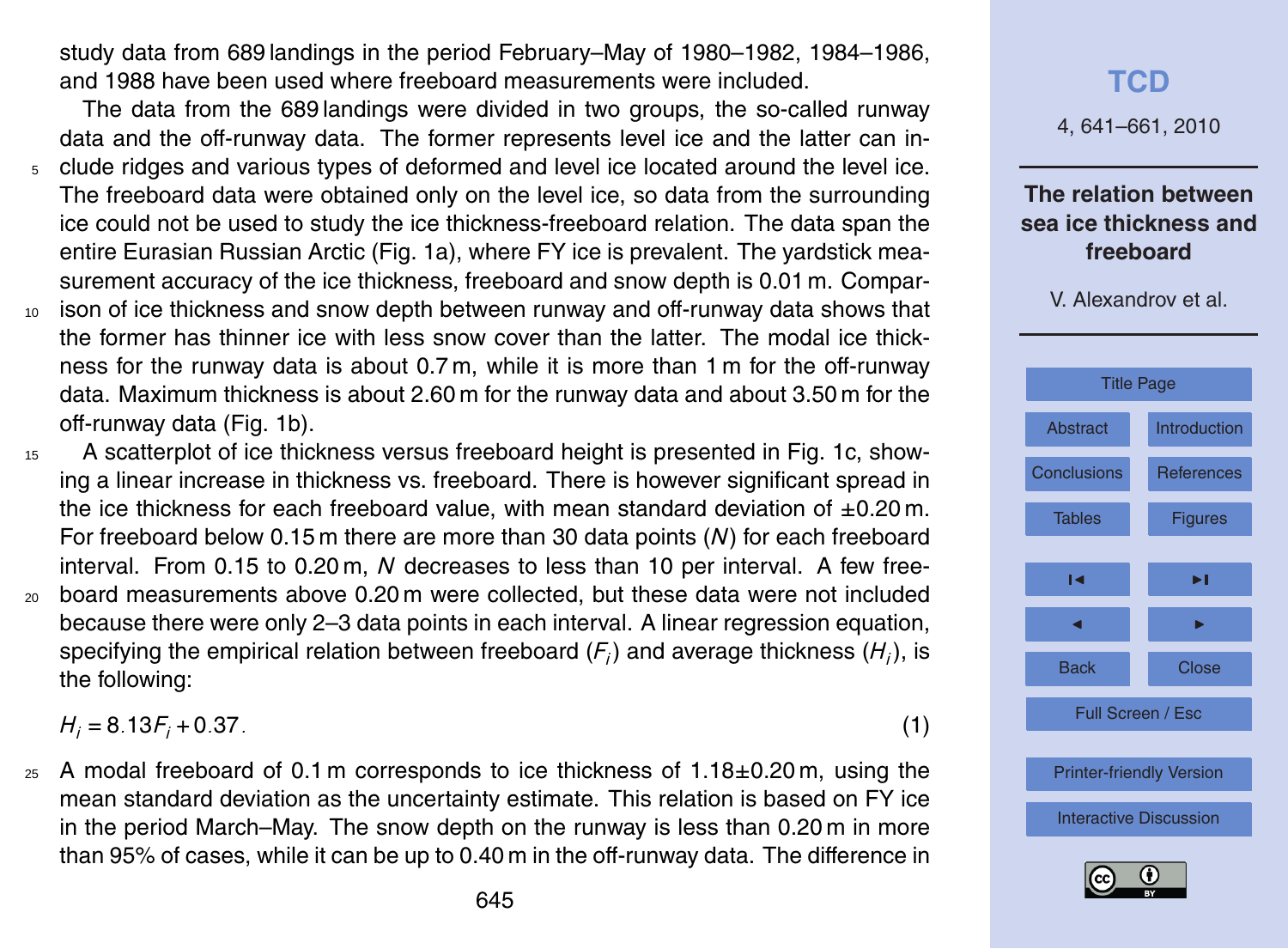snow depth between FY and MY ice will have impact on the relation between freeboard and thickness. Equation (1) is applicable for level FY ice, and need to be modified for deformed FY and MY ice.

### **3 Snow and ice data**

### <sup>5</sup> **3.1 Snow depth and density**

Snow depth on the Arctic sea ice increases from a minimum in July–August to a maximum in April–May before the onset of summer melt (Radionov et al., 1996; Warren et al., 1999). On MY ice in the Central Arctic the snow depth is 0.35 m in May with an uncertainty of 0.06 m (Loshchilov, 1964; Warren et al., 1999). The snow depth on level <sup>10</sup> FY ice is much smaller, typically between 0.05 m for ice thinner than 1.60 m and 0.08 m for thicker ice (Romanov, 1995). Data from the Sever expeditions show a median snow depth on runways of 0.05 m. The uncertainty of the snow depth is also 0.05 m. The density of snow on MY ice in March–May is in the range of 310–320 kg m<sup>-3</sup> (Romanov, 1995; Warren et al., 1999). The average and standard deviation of snow density on <sup>15</sup> FY ice, calculated from the Sever data, is 324±50 kg m<sup>-3</sup>. The difference in snow

properties between MY and FY ice is therefore related to snow depth and not to snow density.

#### **3.2 Ice density**

The density of gas-free sea ice can vary from 919 to 974 kg m<sup>-3</sup> depending on the <sup>20</sup> salinity (Cox and Weeks, 1982). The most important factor determining the ice density is the content of air bubbles (Schwerdtfeger, 1963; Wadhams, 2000), which can reduce the density to 840 kg m<sup>−3</sup> in normal sea ice and to 770 kg m<sup>−3</sup> in infiltrated snow ice (Weeks, 1976). Figure 2 shows a composite of ice density values for thin, FY and MY ice (Malmgren, 1927; Mobley et al., 1998; Kubishkin and Skutina, 2004; Schul-<sup>25</sup> son et al., 2006). The density values can vary significantly, and the methods used



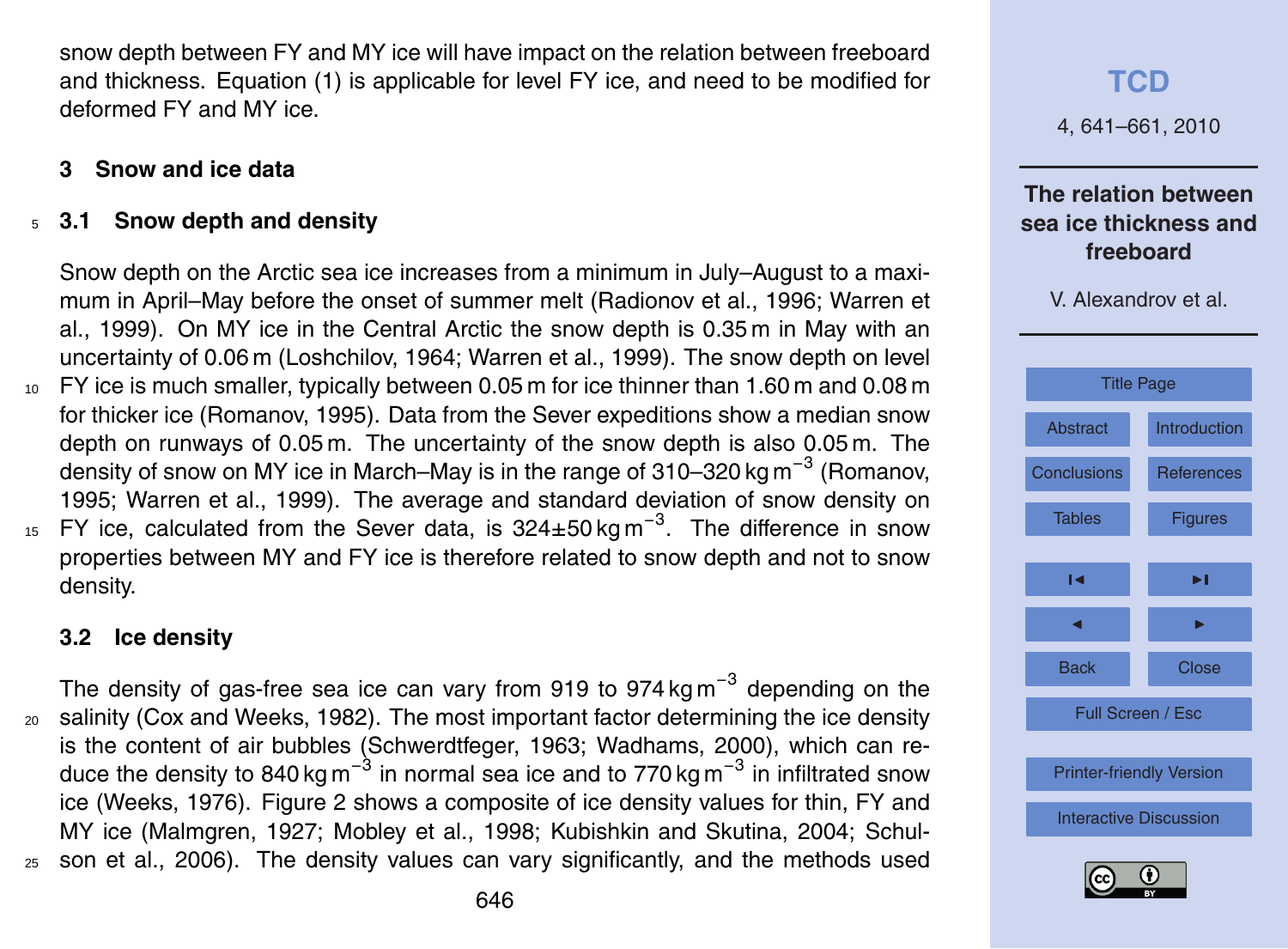to estimate the densities have impact on the results. The following four methods can be used to estimate ice density: (i) measurement of mass and volume of a given ice body, (ii) displacement (submersion) technique, (iii) specific gravity technique and, (iv) freeboard-thickness technique (Timco and Frederking, 1996). Each of the methods has <sup>5</sup> advantages and limitations. The freeboard-thickness method used in this study to calculate density is based on the isostatic equilibrium equation, where input data are ice thickness  $(H_i)$ , ice freeboard ( $\mathit{F}_i$ ) snow depth ( $H_{\textrm{sn}}$ ) and snow density ( $\rho_{\textrm{sn}}$ =324 kg m $^{-3})$ from the Sever data. Water density  $\rho_{_{\text{\tiny W}}}$  is set to 1025 kg m<sup>−3</sup>:

$$
\rho_i = \rho_w - \frac{\rho_w F_i + \rho_{sn} H_{sn}}{H_i}.
$$
\n(2)

 $10$  The mean of the estimated ice density for FY ice is 916.7±35.7 kg m $^{-3}$ . This technique is based on the assumption that the ice is in isostatic equilibrium. By averaging many measurements over a large area, the isostatic assumption should be valid, but on a local scale this may not be the case.

Timco and Frederking (1996) reported that FY ice density is typically between 840 <sup>15</sup> and 910 kg m<sup>−3</sup>, while MY ice density is between 720 and 910 kg m<sup>−3</sup>. Densities of MY and FY ice samples taken below the waterline are not significantly different, and both ice types have typical values between 900 and 940 kg m<sup>-3</sup>. For samples taken above the waterline, the MY ice has significantly lower density than FY ice. However, data reported by Khohlov (1978) show that the average density of the MY ice above 20 the waterline is typically between 500–600 kg m<sup>−3</sup>. This difference is mainly due to the higher volume of air-filled pores in MY ice compared to FY ice (Onstott, 1992; Eicken et al., 1995). In this study we use a density of 550 kg m<sup>-3</sup> for the upper layer ( $\rho_{\sf u}$ ) using the data from Khohlov (1978) and a value of 920 kg m<sup>−3</sup> for the lower layer ( $\rho_{\sf i}$ ) to calculate an averaged weighed value for the MY ice density:

$$
P_{\text{my}} = \rho_1 (1 - F_i / H_i) + \rho_0 F_i / H_i. \tag{3}
$$

By inserting density values for the upper and lower layers, using typical freeboard

**[TCD](http://www.the-cryosphere-discuss.net)** 4, 641–661, 2010 **The relation between sea ice thickness and freeboard** V. Alexandrov et al. [Title Page](#page-0-0) [Abstract](#page-1-0) [Introduction](#page-1-0) [Conclusions](#page-10-0) [References](#page-12-0) [Tables](#page-16-0) [Figures](#page-17-0) J I J I Back Close Full Screen / Esc [Printer-friendly Version](http://www.the-cryosphere-discuss.net/4/641/2010/tcd-4-641-2010-print.pdf) [Interactive Discussion](http://www.the-cryosphere-discuss.net/4/641/2010/tcd-4-641-2010-discussion.html)

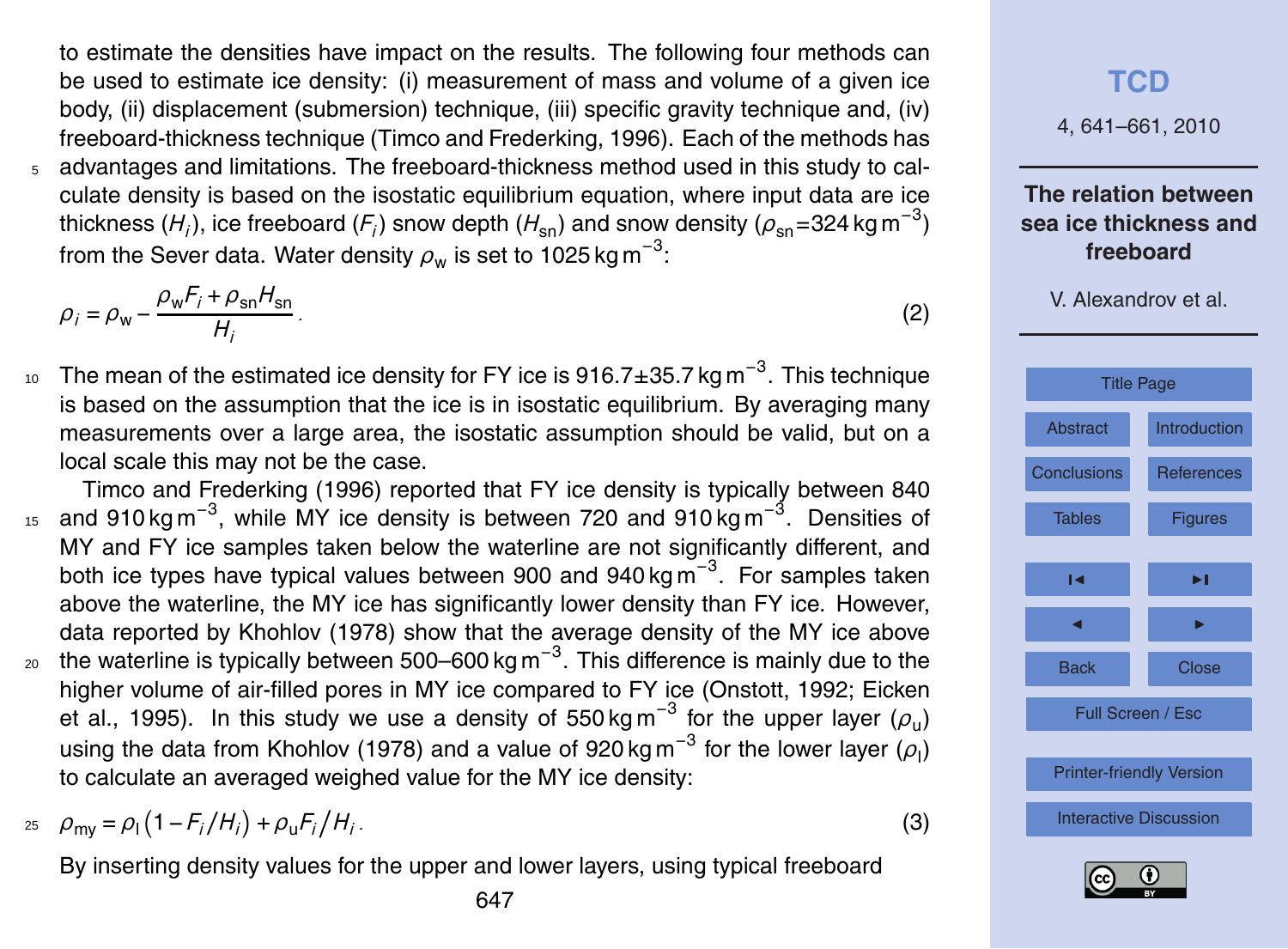(0.3 m) and thickness data (2.9 m) for MY ice, the bulk density of MY ice becomes 882±23 kg m<sup>−3</sup>. The uncertainty was calculated from uncertainties of the density in the upper and lower layers. During winter, seawater density in the major part of the Arctic Ocean varies from 1024 to 1027 kg m<sup>-3</sup> (Gorshkov, 1980; Timokhov and Tanis, 1997;  $5$  Pavlov, 1998). In our calculations seawater density is 1025±0.5 kg m<sup>−3</sup>.

### **4 Error estimates in ice thickness retrieval under isostatic equilibrium assumption**

Assuming that sea ice is in isostatic equilibrium with water, ice thickness can be calculated from the following equation where all variables on the right side have prescribed values:

$$
H_i = \frac{\rho_w}{(\rho_w - \rho_i)} F_i + \frac{\rho_{sn}}{(\rho_w - \rho_i)} H_{sn}.
$$
\n(4)

The values of  $ρ_{w}$ ,  $ρ_{i}$ ,  $ρ_{sn}$ , and  $H_{sn}$  are based on statistics from many observations, while freeboard  $(\mathcal{F}_i)$  is a variable with values between 0.01 and 0.20 m for FY ice and from 0.21 to 0.50 m for MY ice. Under the assumption that the uncertainties are uncor-<sup>15</sup> related, the error of ice thickness estimates  $(\varepsilon_r^2)$  calculated from RA measurements of ice freeboard is given by (Giles et al., 2007):

$$
\varepsilon_r^2 = \varepsilon_{Fi}^2 \left( \frac{\rho_w}{(\rho_w - \rho_i)} \right)^2 + \varepsilon_{H_{sn}}^2 \left( \frac{\rho_{sn}}{(\rho_w - \rho_i)} \right)^2 + \varepsilon_{\rho_{sn}}^2 \left( \frac{H_{sn}}{(\rho_w - \rho_i)} \right)^2
$$

$$
+ \varepsilon_{\rho_w}^2 \left( \frac{F_i}{(\rho_w - \rho_i)} - \frac{F_i \rho_w}{(\rho_w - \rho_i)^2} - \frac{H_{sn} \rho_{sn}}{(\rho_w - \rho_i)^2} \right)^2 + \varepsilon_{\rho_i}^2 \left( \frac{F_i \rho_w}{(\rho_w - \rho_i)^2} + \frac{H_{sn} \rho_{sn}}{(\rho_w - \rho_i)^2} \right)^2, \tag{5}
$$

where  $\varepsilon_{\rho_i},\,\varepsilon_{\rho_{\rm w}},\,\varepsilon_{\rho_{\rm sn}}$  are the uncertainties in the density of ice, water and snow,  $\varepsilon_{H_{\rm sn}}$ is the uncertainty in the snow height, and *εF<sup>i</sup>* <sup>20</sup> is the uncertainty in the ice freeboard, assumed to be measured by RA. Typical values and uncertainties of ice freeboard

| <b>TCD</b>                                                 |                     |  |  |  |
|------------------------------------------------------------|---------------------|--|--|--|
| 4, 641-661, 2010                                           |                     |  |  |  |
| The relation between<br>sea ice thickness and<br>freeboard |                     |  |  |  |
| V. Alexandrov et al.                                       |                     |  |  |  |
|                                                            |                     |  |  |  |
| <b>Title Page</b>                                          |                     |  |  |  |
| <b>Abstract</b>                                            | <b>Introduction</b> |  |  |  |
| Conclusions                                                | <b>References</b>   |  |  |  |
| <b>Tables</b>                                              | <b>Figures</b>      |  |  |  |
| м                                                          | ьı                  |  |  |  |
|                                                            |                     |  |  |  |
| <b>Back</b>                                                | Close               |  |  |  |
| Full Screen / Esc                                          |                     |  |  |  |
| <b>Printer-friendly Version</b>                            |                     |  |  |  |
| <b>Interactive Discussion</b>                              |                     |  |  |  |

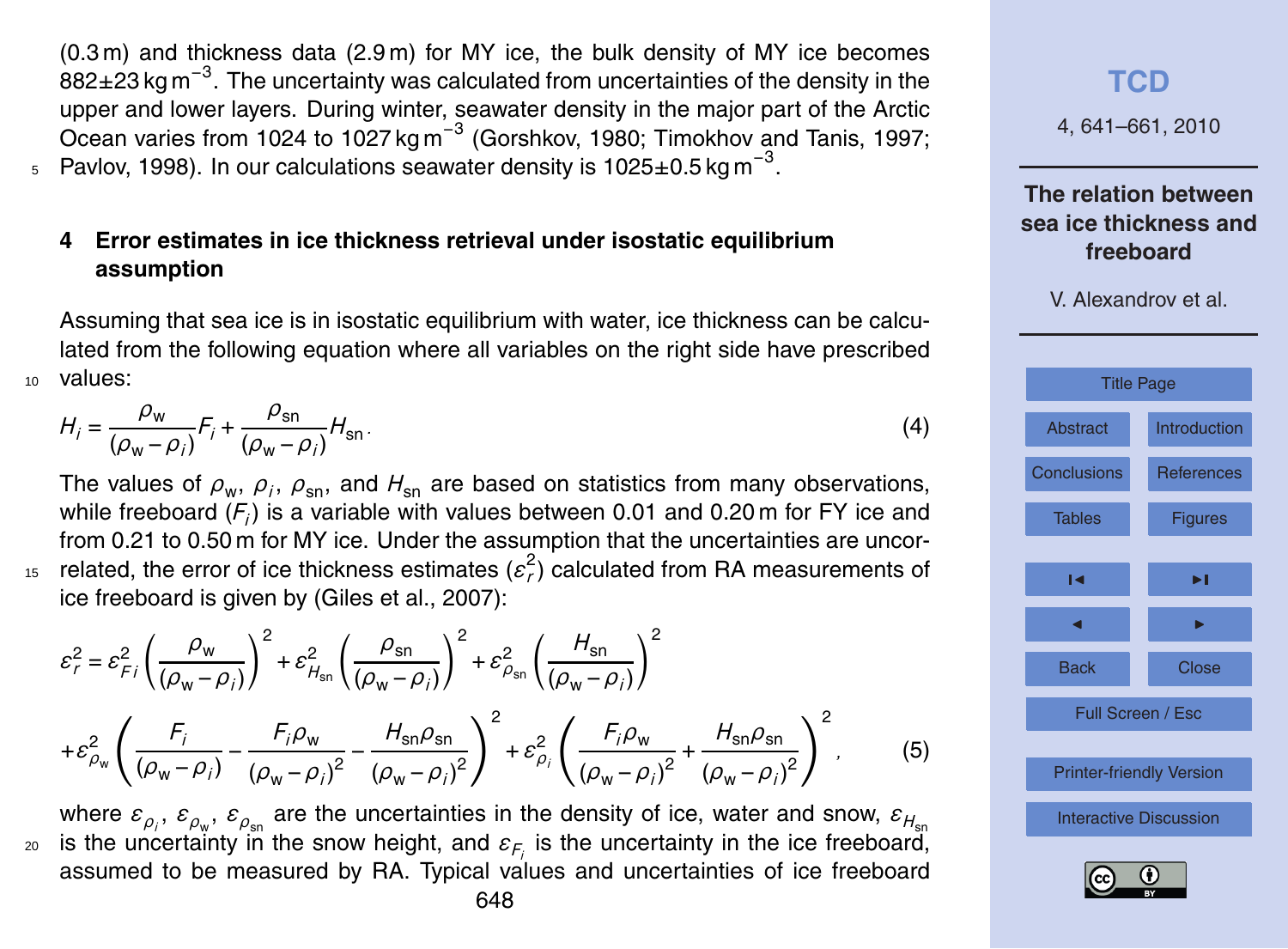(Tonboe et al., 2009), seawater, snow and snow and sea ice parameters, estimated in Sect. 3, are presented in Table 1.

After substituting the typical values of snow, ice, and water parameters in the isostatic equilibrium equation, ice thickness is given as a linear function of freeboard for FY ice <sup>5</sup> by:

 $H_i = 9.46F_i + 0.15$ , (6)

and for MY ice by:

$$
H_i = 6.24F_i + 1.07.
$$
 (7)

The uncertainty values in Table 1 are inserted in the error Eq. (5), and the results <sup>10</sup> are presented in Fig. 3, where the error in ice thickness retrieval is plotted as a function of freeboard. It is found that uncertainties of ice density and freeboard measurement are the major sources of error in the ice thickness calculation, while the error in snow depth is small. The influence of changes in snow and seawater densities is insignificant. For FY ice the error in thickness retrieval is dominated by the freeboard <sup>15</sup> error for thin ice, while the effect of the ice density uncertainty increases as the freeboard increases. The thickness of FY ice with a freeboard of  $0.10 \text{ m}$  is  $1.10+0.61 \text{ m}$ (error ≈ 55%), whereas a freeboard of 0.20 m gives a thickness of 2.04±0.84 m (error  $\approx$  40%). For MY ice, freeboards of 0.21 and 0.30 m give thicknesses of 2.38 $\pm$ 0.56 m (error ≈ 24%) and 2.94±0.61 m (error ≈ 21%), respectively. The calculations are based  $20$  on a freeboard error of 0.05 m. As the freeboard increases, the ice density error becomes the dominant error term in the thickness retrieval.

The error in thickness retrieval is smaller for MY ice compared to FY ice for two reasons: (1) the relative error in freeboard measurement is smaller for MY ice than FY ice, and (2) the uncertainty in ice density is smaller for MY ice compared to FY ice <sup>25</sup> based on the data in Table 1. However, the error in MY density is not well documented. As discussed in Fig. 2, the FY ice density used in the error analysis is assumed to be

in the upper range of typical values. If we include both level and deformed ice the FY density is expected to become lower.

**[TCD](http://www.the-cryosphere-discuss.net)** 4, 641–661, 2010 **The relation between sea ice thickness and freeboard** V. Alexandrov et al. [Title Page](#page-0-0) [Abstract](#page-1-0) [Introduction](#page-1-0) [Conclusions](#page-10-0) [References](#page-12-0) [Tables](#page-16-0) [Figures](#page-17-0)  $\overline{\phantom{a}}$ J I Back Close Full Screen / Esc [Printer-friendly Version](http://www.the-cryosphere-discuss.net/4/641/2010/tcd-4-641-2010-print.pdf) [Interactive Discussion](http://www.the-cryosphere-discuss.net/4/641/2010/tcd-4-641-2010-discussion.html)

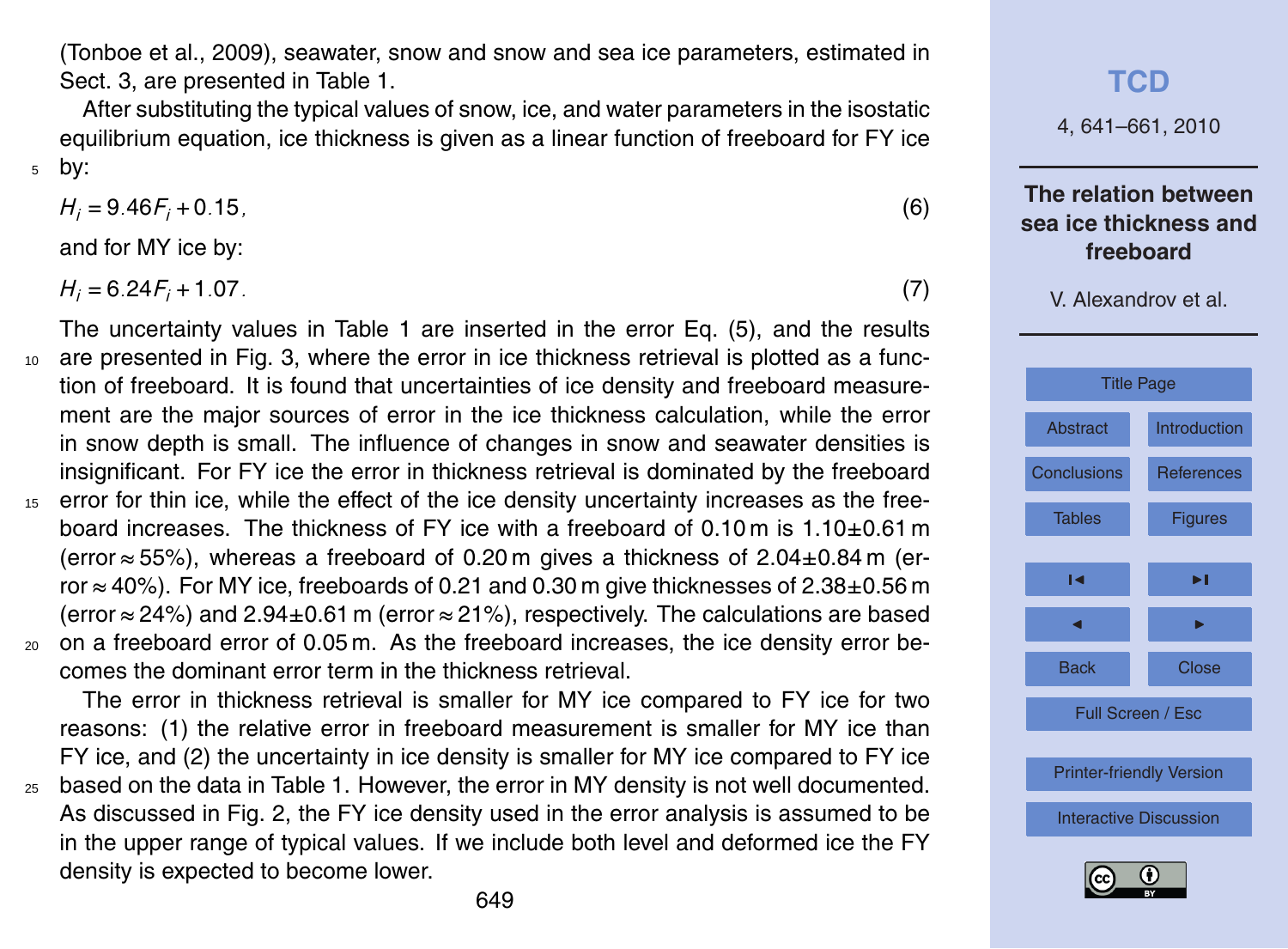The error estimates shown in Fig. 3 are valid for the late winter period (March–May). The snow depth and ice density have strong seasonal variability, so the error estimates will be different for the other seasons.

### **5 Comparison with other relations between ice thickness and freeboard**

The relation between ice thickness and freeboard has been investigated by Mironov and Sen'ko (1995), who analyzed measurements of ice thickness, ice draft, snow depth and density from the North Pole-29 drifting station collecting data across the Arctic Ocean from June 1987 to August 1988. They established the following relations:

 $H_i = 11.0F_i - 0.12$  (8)

10 for FY ice in the period from October to May, and

 $H_i = 15.29F_i - 0.657$ , (9)

for MY ice in the period December to May.

By analyzing airborne lidar data and submarine sonar data, Wadhams (1992, 2000) has found an empirical relation between the freeboard and draft of thick MY ice north

<sup>15</sup> of Greenland, which corresponds to the following relation between thickness and freeboard:

 $H_i = 9.04F_i$ . *.* (10)

The relation used by Laxon et al. (2003) and Giles et al. (2007, 2008), is based on prescribed values of water and ice densities and snow loading climatology from Warren  $20$  et al. (1999) and is given by:

 $H_i = 9.42F_i + 0.88$ . (11)

The relations in Eqs.  $(1)$ ,  $(6)$ – $(11)$ , combined with direct measurements of thickness and freeboard from some recent expeditions, are presented in Fig. 4. The curves

**[TCD](http://www.the-cryosphere-discuss.net)** 4, 641–661, 2010 **The relation between sea ice thickness and freeboard** V. Alexandrov et al. [Title Page](#page-0-0) [Abstract](#page-1-0) [Introduction](#page-1-0) [Conclusions](#page-10-0) [References](#page-12-0) [Tables](#page-16-0) [Figures](#page-17-0)  $\overline{\phantom{a}}$ J I Back Close Full Screen / Esc [Printer-friendly Version](http://www.the-cryosphere-discuss.net/4/641/2010/tcd-4-641-2010-print.pdf) [Interactive Discussion](http://www.the-cryosphere-discuss.net/4/641/2010/tcd-4-641-2010-discussion.html)

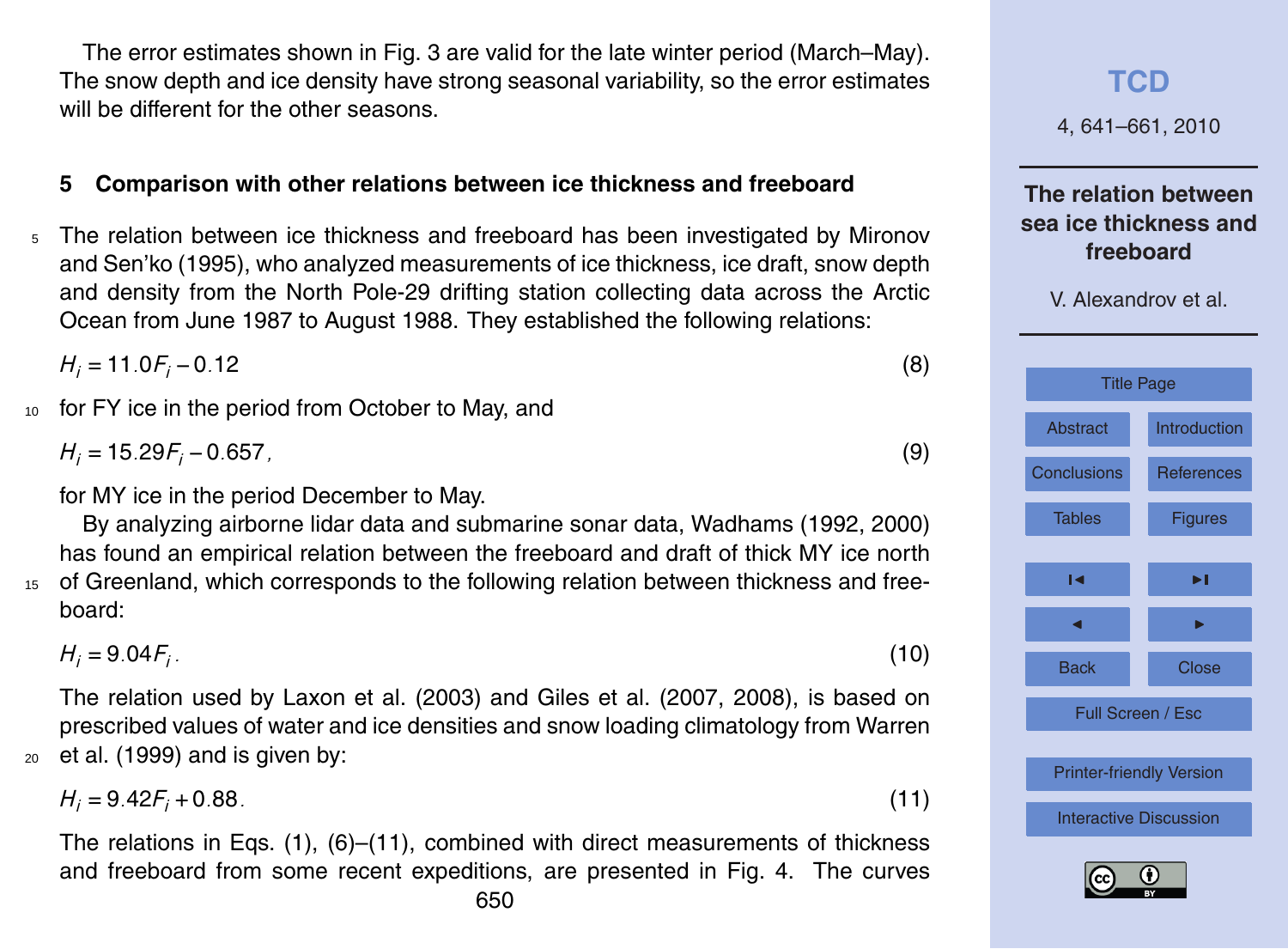<span id="page-10-0"></span>show calculated ice thickness for given freeboard values up to 0.5 m. The Sever data are marked by the black line representing the linear regression Eq. (1) as well as a grey zone corresponding to  $\pm 1$  standard deviation. The asterisks indicate individual measurements during the expeditions in the Barents Sea area onboard R/V Lance in <sup>5</sup> 2004 and R/V M. Somov in 2006.

There is significant spread in the relations, implying that the calculation of ice thickness from freeboard data depends on which relation is used and on errors in the data used to establish the relations. For FY ice there is reasonable agreement between all the data sets and empirical relations, except the relation used by Giles et al. (2007).

- <sup>10</sup> For example, a freeboard measurement of 0.10 m corresponds to a thickness estimate of 1.18±0.2 m, using mean and standard deviation of the Sever data. When the effect of uncertainty in freeboard measurement is included, say  $\pm 0.05$  m, the overall error in thickness retrieval will be about  $\pm 0.5$  m. This is in agreement with the error analysis based on Eq. (5).
- <sup>15</sup> For MY ice there is more spread between the relations. Since there is no data analysis behind the comparison, it is difficult to assess the validity of the various relations. The relation by Wadhams et al. (1992) is based on data north of Greenland where the MY ice is heavily deformed, while the relation by Mironov and Sen'ko (1995) is based on data from the Central Arctic where ice is less deformed. Estimation of thickness  $20$  from a freeboard of 0.3 m gives 3.93 m according to Eq. (9). This estimate seems to
- be in the upper range of expected values. If Eq. (7) is assumed to be more realistic and the effect of an uncertainty in freeboard measurement of  $\pm 0.05$  m is included, the thickness retrieval will be 2.94±0.61 m.

#### **6 Conclusions**

<sub>25</sub> In this study the technique of ice thickness retrieval from freeboard measurements, which will be provided by the CryoSat RA, has been validated and developed using in-situ data from field expeditions and other published results. The empirical relation,

# **[TCD](http://www.the-cryosphere-discuss.net)** 4, 641–661, 2010 **The relation between sea ice thickness and freeboard** V. Alexandrov et al. [Title Page](#page-0-0) [Abstract](#page-1-0) [Introduction](#page-1-0) Conclusions [References](#page-12-0) [Tables](#page-16-0) [Figures](#page-17-0)  $\overline{\phantom{a}}$ J I Back Close Full Screen / Esc [Printer-friendly Version](http://www.the-cryosphere-discuss.net/4/641/2010/tcd-4-641-2010-print.pdf) [Interactive Discussion](http://www.the-cryosphere-discuss.net/4/641/2010/tcd-4-641-2010-discussion.html)

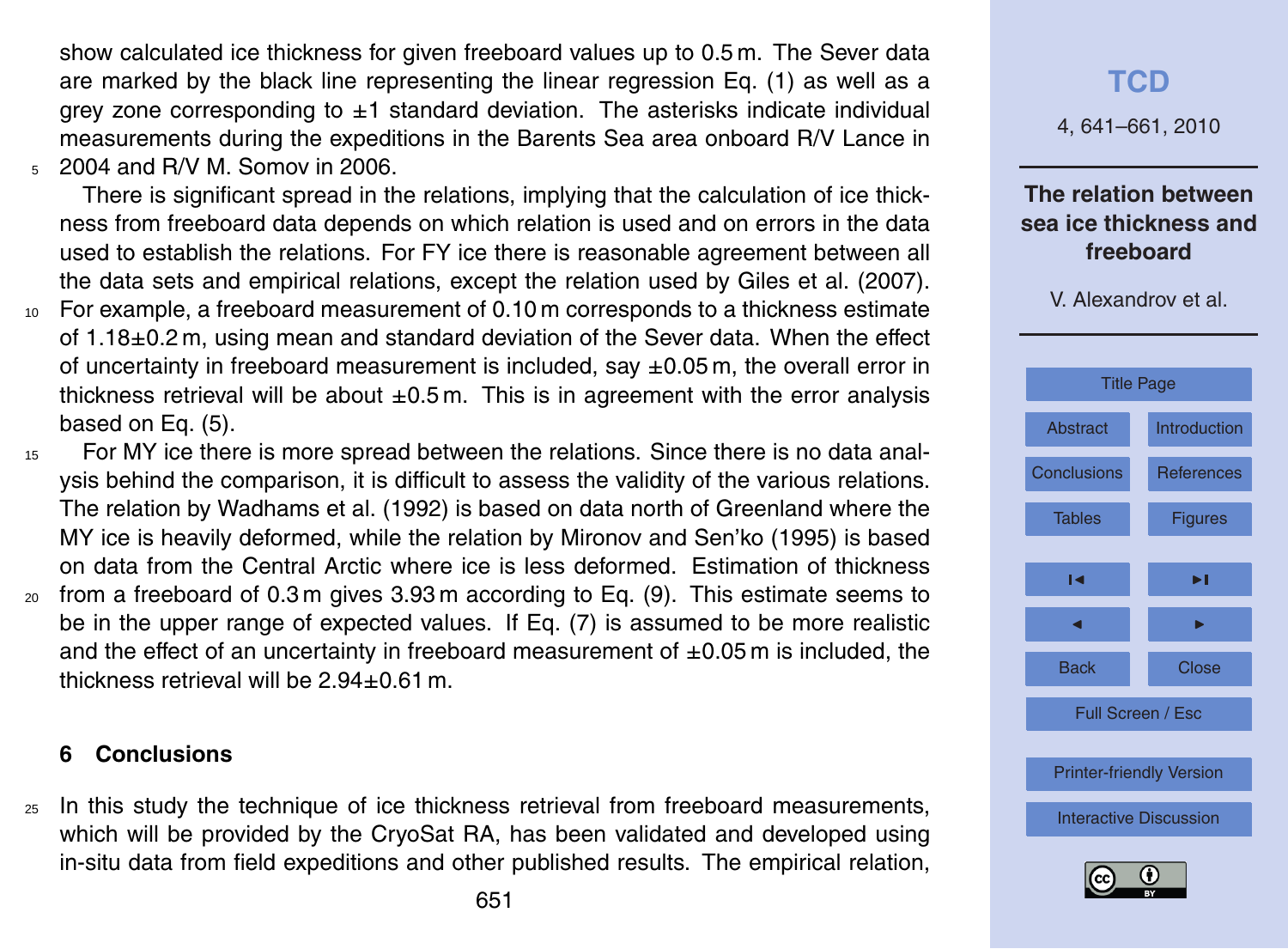derived from measurements on 689 sites in the period March–May, allows calculating FY ice thickness from freeboard values in the range of 0.01–0.20 m. Analysis of the Sever data revealed that the average snow depth on the FY ice is 0.05 m, which is significantly less than that on MY ice. Snow density was 324±50 kg m<sup>-3</sup>, which is in <sup>5</sup> good agreement with other studies including both FY and MY ice.

Data on snow and ice density have been reviewed in order to estimate mean values and typical variability for assessment of errors in thickness retrieval from freeboard data. The density of level FY ice was estimated to be 916.7±35.7 kg m<sup>-3</sup>, using the isostatic equilibrium equation and the Sever data. This estimate is in the upper part <sup>10</sup> of the density range for FY ice according to the published results. The density of MY ice, calculated as the weighted average of its upper and lower layers, decreases from 887 to 876 kg m<sup>-3</sup> with increase of its thickness from 2.4 to 4.2 m. Results from previous studies show that FY ice density has realistic values between 840 kg m<sup>-3</sup> and  $910\,\mathrm{kg\,m}^{-3}$ , while MY ice covers a wider range from 720 kg m $^{-3}$  to 910 kg m $^{-3}$  (Timco 15 and Frederking, 1995).

The mean values and uncertainties of snow depth, and ice and snow densities, determined for FY ice and MY ice, were used to calculate the total error in ice thickness retrievals from freeboard measurements using the isostatic equilibrium equation. The uncertainties in snow depth have much less impact on the thickness retrieval than <sup>20</sup> those in ice density and freeboard, using estimates representing late winter conditions (March–May). The ice density error increases with increasing freeboard, while the error in freeboard is nearly constant. Uncertainties of thickness retrieval amount to ≈60% for ≈1.0 m thick FY ice and to ≈24% for ≈2.4 m thick MY ice. If the MY thickness increases to ≈3.0 m the error is reduced to ≈21%. These estimates are based on a  $\pm$ 0.05 m error

 $25$  in the freeboard data. The error in freeboard measurements is the main uncertainty factor for FY ice thinner than 1.5 m, while ice density becomes the main error source for thicker FY ice and all MY ice. If the freeboard error can be reduced to 0.01 m, the error in thickness retrieval is reduced to about 32% for a 1.0 m thick FY floe and to about 18% for a 2.3 m thick MY floe.

## **[TCD](http://www.the-cryosphere-discuss.net)**

4, 641–661, 2010

#### **The relation between sea ice thickness and freeboard**



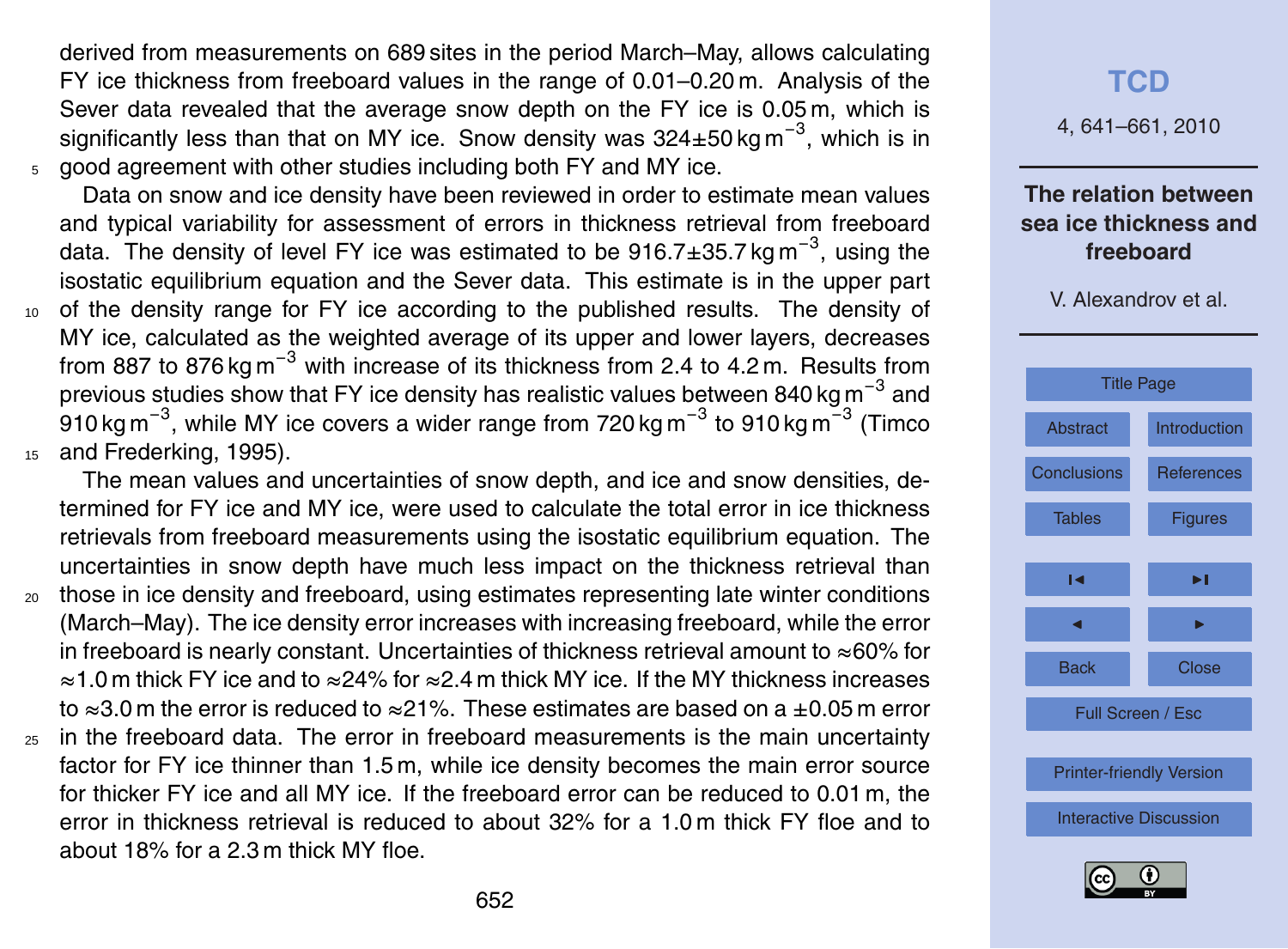<span id="page-12-0"></span>A synthesis of investigated relations between ice freeboard and thickness has been established based on direct measurements from several field campaigns. There is a general linear increase in thickness as function of freeboard, but the spread of the relations is significant. For FY ice the relations are fairly consistent, whereas for MY

- <sup>5</sup> ice there are inconsistencies among several of them. These relations are based on data obtained in different parts of the Arctic, where the amount and size of ridges significantly vary. Further studies are needed to clarify the freeboard-thickness relation for MY ice, which implies that more data on freeboard, thickness, density and snow cover need to be collected.
- <sup>10</sup> The results of the error analysis of the freeboard-thickness relation are directly applicable to the retrieval of ice thickness from IceSat and CryoSat altimeter data. The present analysis is based on data for the winter months only, and similar analyses should be conducted for the other seasons. There is general lack of in-situ snow and ice measurements in the Arctic, and new observing systems are therefore needed to <sup>15</sup> provide data for validation of the ice thickness retrievals from CryoSat, expected to be in operation for five years from 2010.

*Acknowledgements.* This work was supported by the EU FP6 project DAMOCLES (Developing Arctic Modelling and Observing Capabilities for Long-term Environment Studies, no. 018509), the Research Council of Norway (project No. 178916/S30 Ice-ocean-atmosphere research in <sup>20</sup> Svalbard using satellite and field data – promotion of Russian and Norwegian PhD cooperation), and the ESA Prodex project "CryoSat sea ice validation and process studies in the European Arctic" (contract No. C90318). The Sever data are provided by World Data Center for Glaciology/National Snow and Ice Data Center, University of Colorado, Boulder, Colorado.

#### **References**

<sup>25</sup> Beaven, S. G., Lockhart, G. L., Gogineni, S. P., Hosseinmostafa, A. R., Jezek, K., Gow, A. J., Perovich, D. K., Fung, A. K., and Tjuatja, S.: Laboratory measurements of radar backscatter from bare and snow-covered saline ice sheets, Int. J. Remote Sens., 16(5), 851–876, 1995.



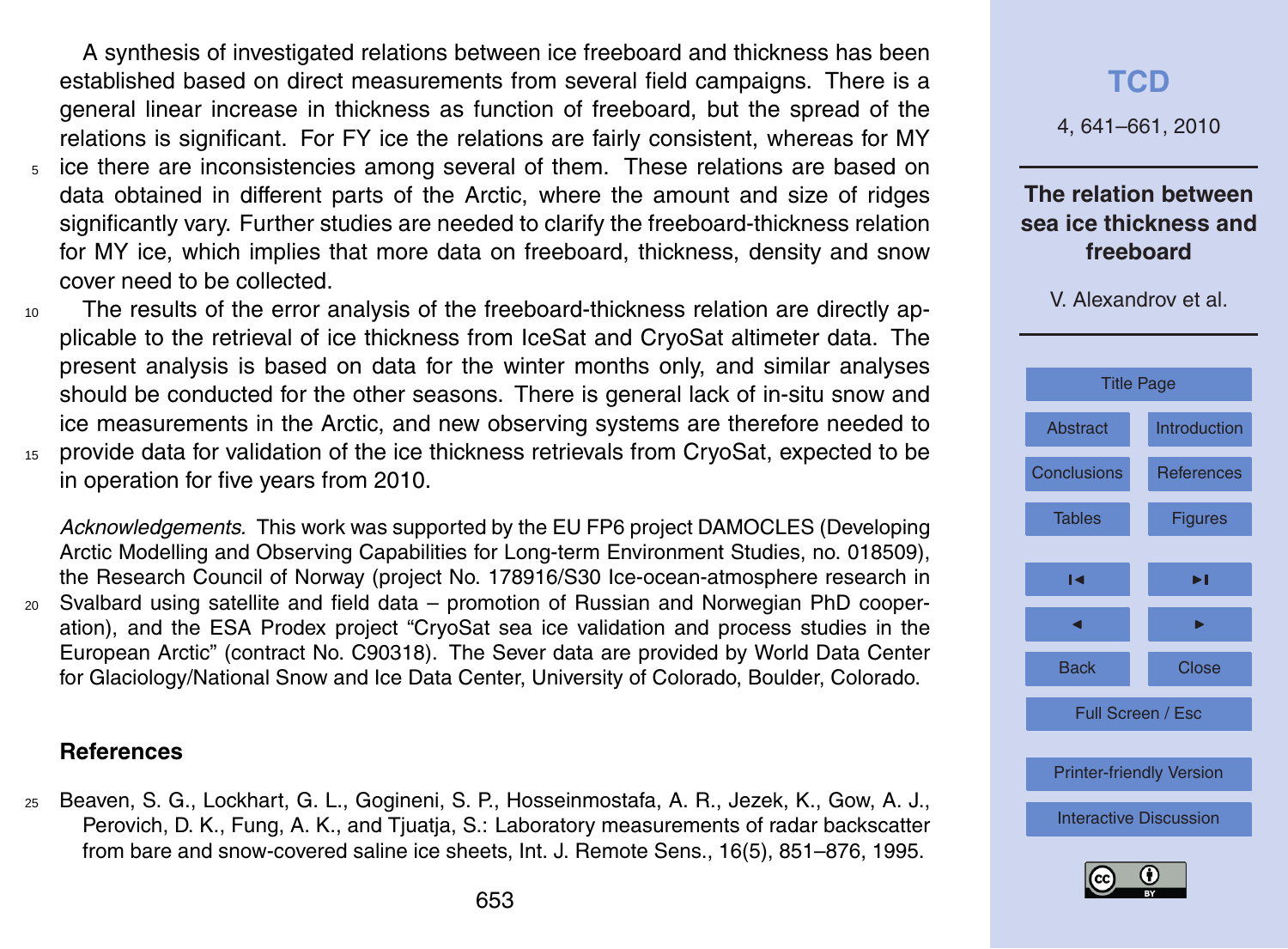Connor, L. N., Laxon, S. W., Ridout, A. L., Krabill, W. B., and McAdoo, D. C.: Comparison of Envisat radar and airborne laser altimeter measurements over Arctic sea ice, Remote Sens. Environ., 113, 563–570, 2009.

Cox, G. F. N. and Weeks, W. F.: Equations for determining the gas and brine volumes in sea <sup>5</sup> ice samples, CRREL Report 82–30, Hanover, NH, 1982.

Eicken, H., Lensu, M., Lepparanta, M., Tucker, W. B., Gow, A. J., and Salmela, O.: Thickness, structure and properties of level summer multiyear ice in the Eurasian sector of the Arctic Ocean, J. Geophys. Res., 100, 22697–22710, 1995.

ESA: CryoSat Science Report, ESA SP-1272, 56 pp., 2003.

<sup>10</sup> Giles, K. A. and Hvidegaard, S. M.: Comparison of spaceborne radar altimetry and airborne laser altimetry over sea ice in the Fram Strait, Int. J. Remote Sens., 27(15), 3105–3113, 2006.

Giles, K. A., Laxon, S. W., Wingham, D. J., Wallis, D. W., Krabill, W. B., Leuschen, C. J., McAdoo, D., Manizade, S. S., and Raney, R. K.: Combined airborne laser and radar altimeter

- <sup>15</sup> measurements over the Fram Strait in May 2002, Remote Sens. Environ., 111, 182–194, 2007.
	- Giles, K. A., Laxon, S. W., and Ridout, A. L.: Circumpolar thinning of Arctic sea ice following the 2007 record ice extent minimum, Geophys. Res. Lett., 35, L22502, doi:10.1029/2008GL035710, 2008.
- <sup>20</sup> Gorshkov, S. G. (Ed.): Atlas of the oceans. The Arctic Ocean, USSR Navy Publishing House, 1980 (in Russian).
	- Khohlov, G. P.: Physico-chemical characteristics of the upper layers of different sea ice types in the area near of "NP-22" drifting station, Trudy Arkticheskogo i Antarkticheskogo Instituta, 359, 4–12, 1978 (in Russian).
- <sup>25</sup> Kubishkin, N. V. and Skutina, Y. A.: Changes of temperature, salinity, and density of level sea ice in spring period according to expedition studies in the Pechora Sea, Trudy Arkticheskogo i Antarkticheskogo Instituta, 449, 104–123, 2004 (in Russian).

Kwok, R., Cunningham, G. F., Wensnahan, M., Rigor, I., Zwally, H. J.. and Yi, D.: Thinning and volume loss of the Arctic Ocean sea ice cover: 2003–2008, J. Geophys. Res., 114, C07005,

<sup>30</sup> doi:10.1029/2009JC005312, 2009.

**[TCD](http://www.the-cryosphere-discuss.net)**

4, 641–661, 2010

### **The relation between sea ice thickness and freeboard**

| <b>Title Page</b>               |                   |  |  |  |
|---------------------------------|-------------------|--|--|--|
| Abstract                        | Introduction      |  |  |  |
| <b>Conclusions</b>              | <b>References</b> |  |  |  |
| <b>Tables</b>                   | <b>Figures</b>    |  |  |  |
| ы                               |                   |  |  |  |
|                                 | ▶∣                |  |  |  |
|                                 |                   |  |  |  |
| <b>Back</b>                     | <b>Close</b>      |  |  |  |
| Full Screen / Esc               |                   |  |  |  |
|                                 |                   |  |  |  |
| <b>Printer-friendly Version</b> |                   |  |  |  |
| <b>Interactive Discussion</b>   |                   |  |  |  |
|                                 |                   |  |  |  |

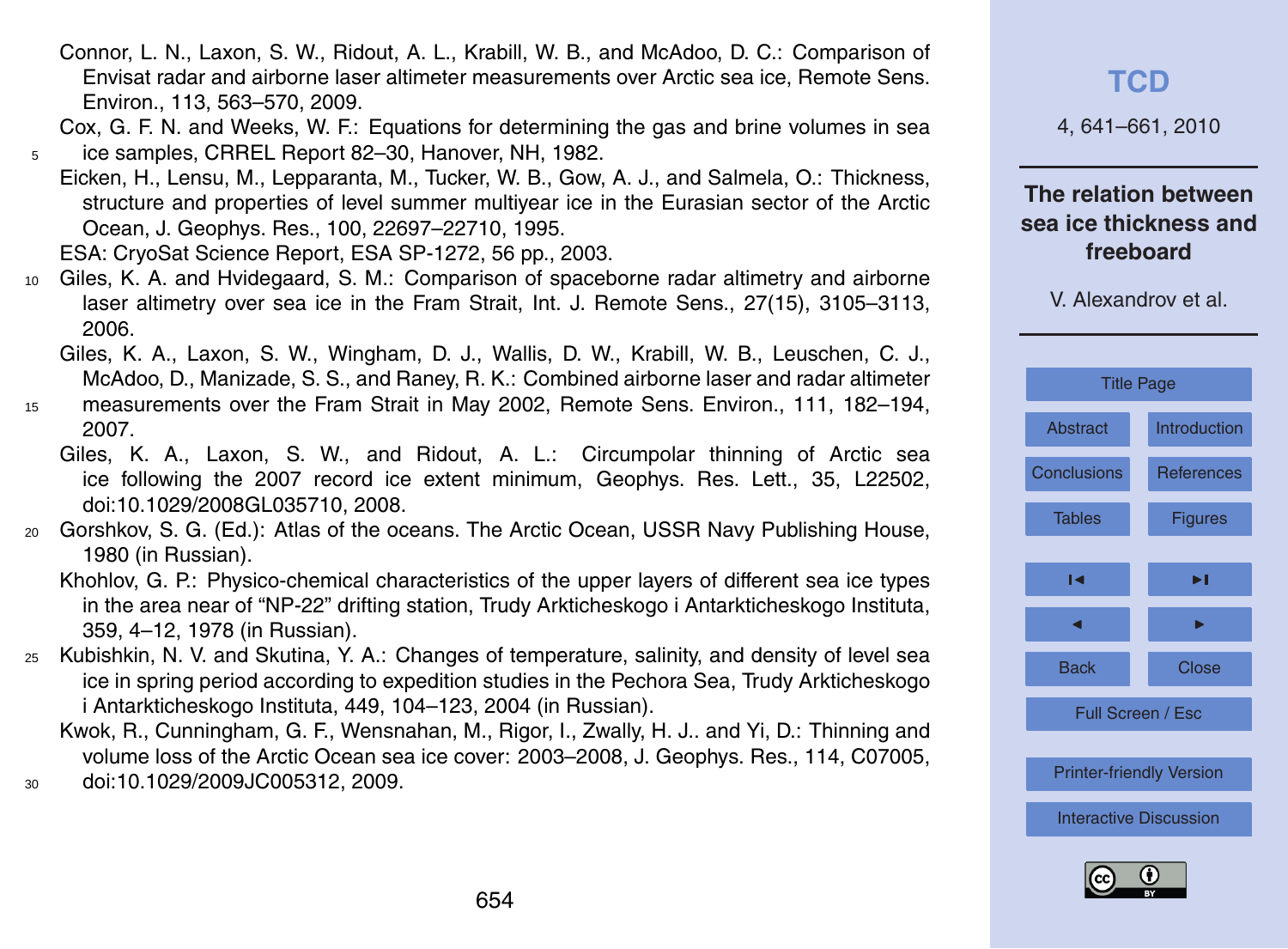- Laxon, S. W.: Sea ice altimeter processing scheme at the EODC, Int. J. Remote Sens., 15(4), 915–924, 1994.
- Laxon, S. W., Peacock, N., and Smith, D.: High interannual variability of sea ice thickness in the Arctic region, Nature, 425, 947–949, 2003.
- <sup>5</sup> Leuschen, C. J. and Raney, R. K.: Initial results of data collection by the APL D2P Radar Altimeter over land and sea ice, J. Hopkins APL Tech. D., 26, 114–122, 2005.
	- Loshchilov, V. S.: Snow cover on the ice of the central Arctic, Problemy Arktiki i Antarktiki, 17, 36–45, 1964 (in Russian).

#### Malmgren, F.: On the properties of sea-ice, in: The Norwegian North polar expedition with

- <sup>10</sup> the "Maud" 1918–1925, A/s John Griegs Boktrykkeri, Bergen, Scientific results, 1(5), 1–67, 1927.
	- Miller, P. A., Laxon, S. W., Feltham, D. L., and Cresswell, D. J.: Optimization of sea ice model; using basinwide observations of Arctic sea ice thickness, extent and velocity, J. Climate, 19, 1089–1108, 2006.
- <sup>15</sup> Mironov, Y. U. and Sen'ko, N. P.: About relation between ice thickness and ice draft, Trudy Arkticheskogo I Antarkticheskogo Instituta, 435, 47–54, 1995 (in Russian).

Mobley, C. D., Cota, G. F., Grenfell, T. C., Maffione, R. A., Scott Pegau, W., and Perovich, D. K.: Modeling light propagation in sea ice, IEEE T. Geosci. Remote, 36(5), 1743–1749, 1998. Onstott, R. G.: SAR and scatterometer signatures of sea ice, in: Microwave Remote Sensing

- <sup>20</sup> of Sea Ice, Geophysical Monograph No. 68, American Geophysical Union, Washington DC, 73–104, 1992.
	- Pavlov, V. K.: Circulation in ice-covered waters, in: Physics of ice-covered waters, vol. 2, Helsinki University Printing House, Helsinki, 447–482, 1998.
- Radionov, V. F., Bryazgin, N. N., and Aleksandrov, Y. I.: The snow cover of the Arctic Basin, <sup>25</sup> Gidrometeoizdat, St. Petersburg, 1996 (in Russian).
	- Romanov, I. P.: Atlas of ice and snow of the Arctic Basin and Siberian Shelf seas, Backbone Publishing Company, 1995.
	- Rothrock, D. A.: Ice thickness distribution measurement and theory, in: The Geophysics of Sea Ice, Plenum Press, New York and London, 551–576, 1986.
- <sup>30</sup> Schulson, E. M., Fortt, A. L., Iliescu, D., and Renshaw, C. E.: Failure envelope of first-year Arctic sea ice: The role of friction in compressive fracture, J. Geophys. Res., 111, C11S25, doi:10.1029/2005JC003235, 2006.

### **[TCD](http://www.the-cryosphere-discuss.net)**

4, 641–661, 2010

#### **The relation between sea ice thickness and freeboard**

| <b>Title Page</b>               |                   |  |  |  |
|---------------------------------|-------------------|--|--|--|
| Abstract                        | Introduction      |  |  |  |
| Conclusions                     | <b>References</b> |  |  |  |
| <b>Tables</b>                   | <b>Figures</b>    |  |  |  |
| ы                               | ы                 |  |  |  |
|                                 |                   |  |  |  |
|                                 | ь                 |  |  |  |
| <b>Back</b>                     | Close             |  |  |  |
| Full Screen / Esc               |                   |  |  |  |
|                                 |                   |  |  |  |
| <b>Printer-friendly Version</b> |                   |  |  |  |
| <b>Interactive Discussion</b>   |                   |  |  |  |
|                                 |                   |  |  |  |

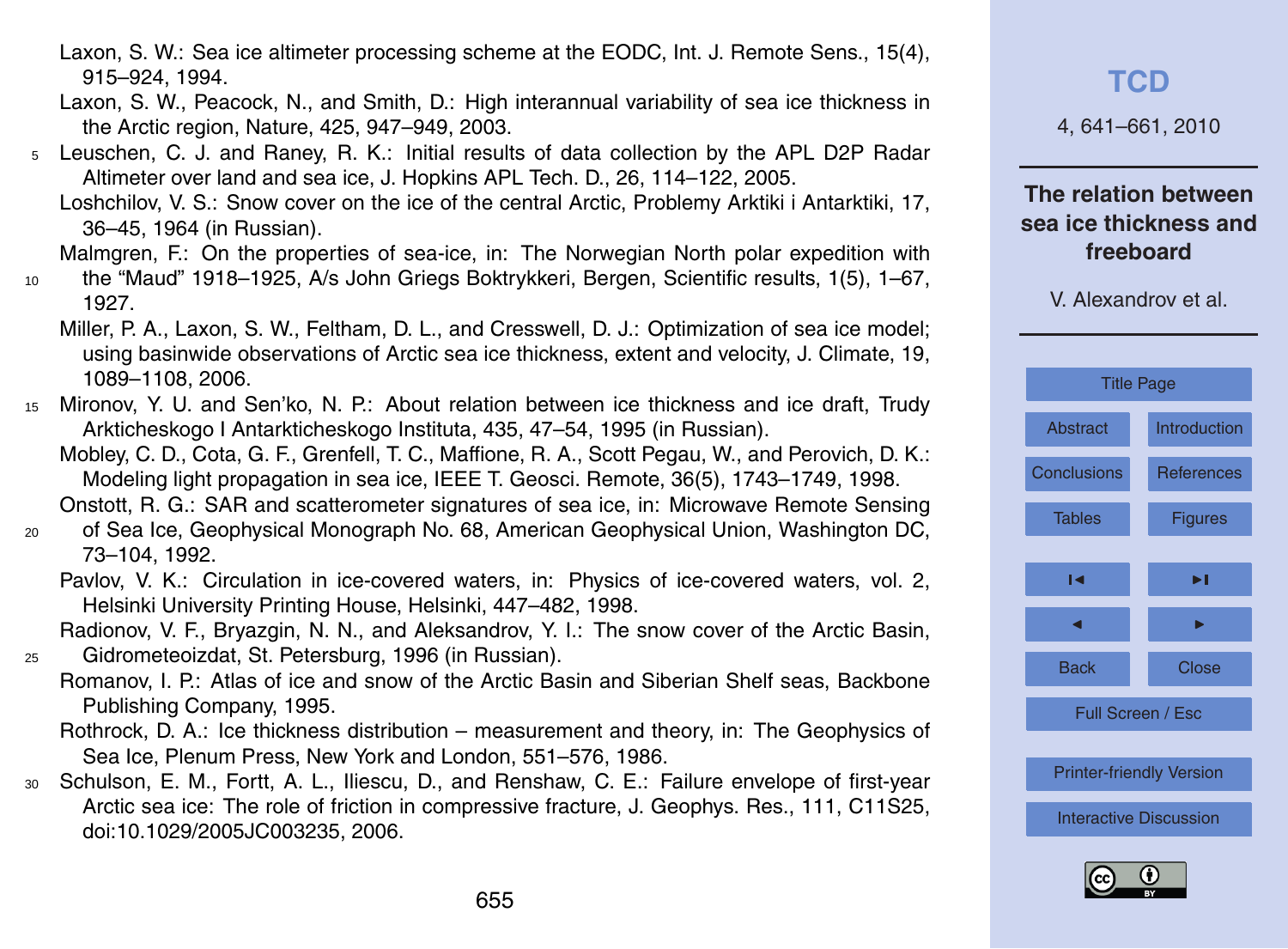Schwerdtfeger, P.: The thermal properties of sea ice, J. Glaciol., 4, 789–907, 1963.

Timco, G. W. and Frederking, R. M. W.: A review of sea ice density, Cold Reg. Sci. Technol., 24, 1–6, 1996.

Timokhov, L. and Tanis, F. (Eds.): Arctic Climatology Project, Environmental Working Group

- <sup>5</sup> Joint U.S.-Russian Atlas of the Arctic Ocean winter period, Environmental Research Institute of Michigan in association with the National Snow and Ice Data Center, Ann Arbor, MI, CD-ROM, 1997.
	- Tonboe, R. T., Pedersen, L. T., and Haas, C.: Simulation of the satellite radar altimeter sea ice thickness retrieval uncertainty, The Cryosphere Discuss., 3, 513–559, 2009,
- <sup>10</sup> [http://www.the-cryosphere.net/3/513/2009/.](http://www.the-cryosphere.net/3/513/2009/)
- Wadhams, P., Tucker III, W. B., Krabill, W. B., Swift, R. N., Comiso, J. C., and Davis, R. N.: Relationship between sea ice freeboard and draft in the Arctic Basin, and implication for ice thickness monitoring, J. Geophys. Res., 97(C12), 20325–20334, 1992.

Wadhams, P.: Ice in the Ocean, Gordon and Breach Science Publishers, 2000.

<sup>15</sup> Warren, S. G., Rigor, I. G., Untersteiner, N., Radionov, V. F., Bryazgin, N. N., Aleksandrov, Y. I., and Colony, R.: Snow depth on Arctic Sea Ice, J. Climate, 12, 1814–1829, 1999. Weeks, W. F.: Sea ice properties and geometry, AIDJEX Bulletin, 34, 137–172, 1976.

| <b>TCD</b>                                                                         |                     |  |  |  |  |
|------------------------------------------------------------------------------------|---------------------|--|--|--|--|
| 4, 641-661, 2010                                                                   |                     |  |  |  |  |
| The relation between<br>sea ice thickness and<br>freeboard<br>V. Alexandrov et al. |                     |  |  |  |  |
|                                                                                    |                     |  |  |  |  |
|                                                                                    | <b>Title Page</b>   |  |  |  |  |
| <b>Abstract</b>                                                                    | <b>Introduction</b> |  |  |  |  |
| <b>Conclusions</b>                                                                 | References          |  |  |  |  |
| <b>Tables</b>                                                                      | <b>Figures</b>      |  |  |  |  |
| ы                                                                                  | ▶।                  |  |  |  |  |
|                                                                                    |                     |  |  |  |  |
| <b>Back</b>                                                                        | Close               |  |  |  |  |
| Full Screen / Esc                                                                  |                     |  |  |  |  |
| <b>Printer-friendly Version</b>                                                    |                     |  |  |  |  |
| <b>Interactive Discussion</b>                                                      |                     |  |  |  |  |

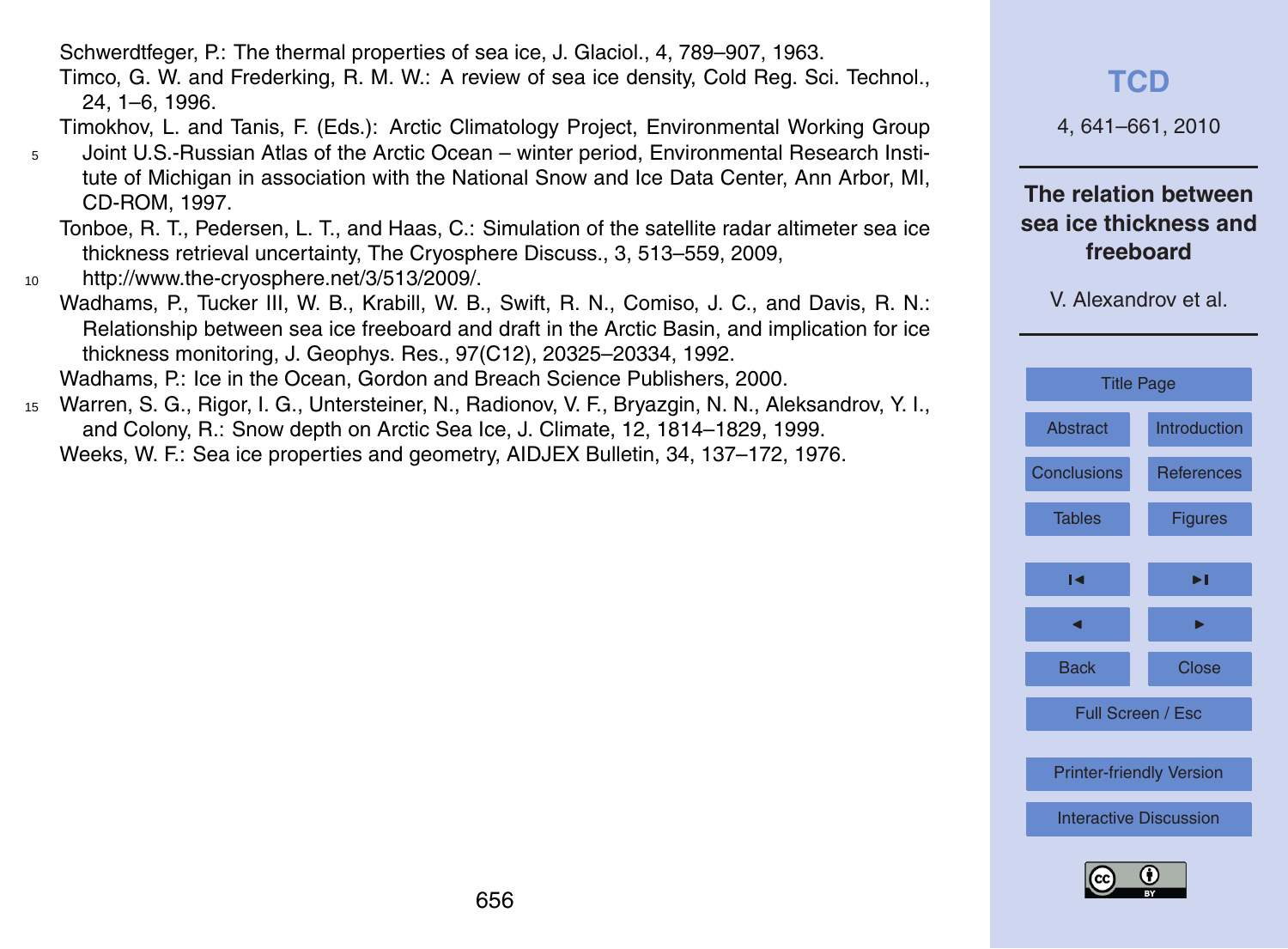<span id="page-16-0"></span>**Table 1.** Typical values and uncertainties of snow and ice density and snow depth for late winter conditions. The freeboard data are prescribed input to the isostatic equilibrium equation.

| Parameter                 | Ice type       |             |                      |             |
|---------------------------|----------------|-------------|----------------------|-------------|
|                           | FY ice         |             | MY ice               |             |
|                           | Typical value  | Uncertainty | <b>Typical value</b> | Uncertainty |
| Ice freeboard, m          | $0.01 - 0.2^*$ | $0.05***$   | 0.3                  | $0.05***$   |
| Snow depth, m             | 0.05           | 0.05        | 0.35                 | 0.06        |
| Ice density, kg $m^{-3}$  | 916.7***       | $35.7***$   | 882****              | $23***$     |
| Snow density, kg $m^{-3}$ | 324            | 50          | 320                  | 20          |

657

∗ The freeboard varies with thickness and age of the FY ice,

∗∗ freeboard is a free variable and the uncertainty estimates are used as example of realistic numbers,

∗∗∗ analysis of level FY ice from the Sever data,

∗∗∗∗ based on data from literature.

## **[TCD](http://www.the-cryosphere-discuss.net)**

4, 641–661, 2010

### **The relation between sea ice thickness and freeboard**



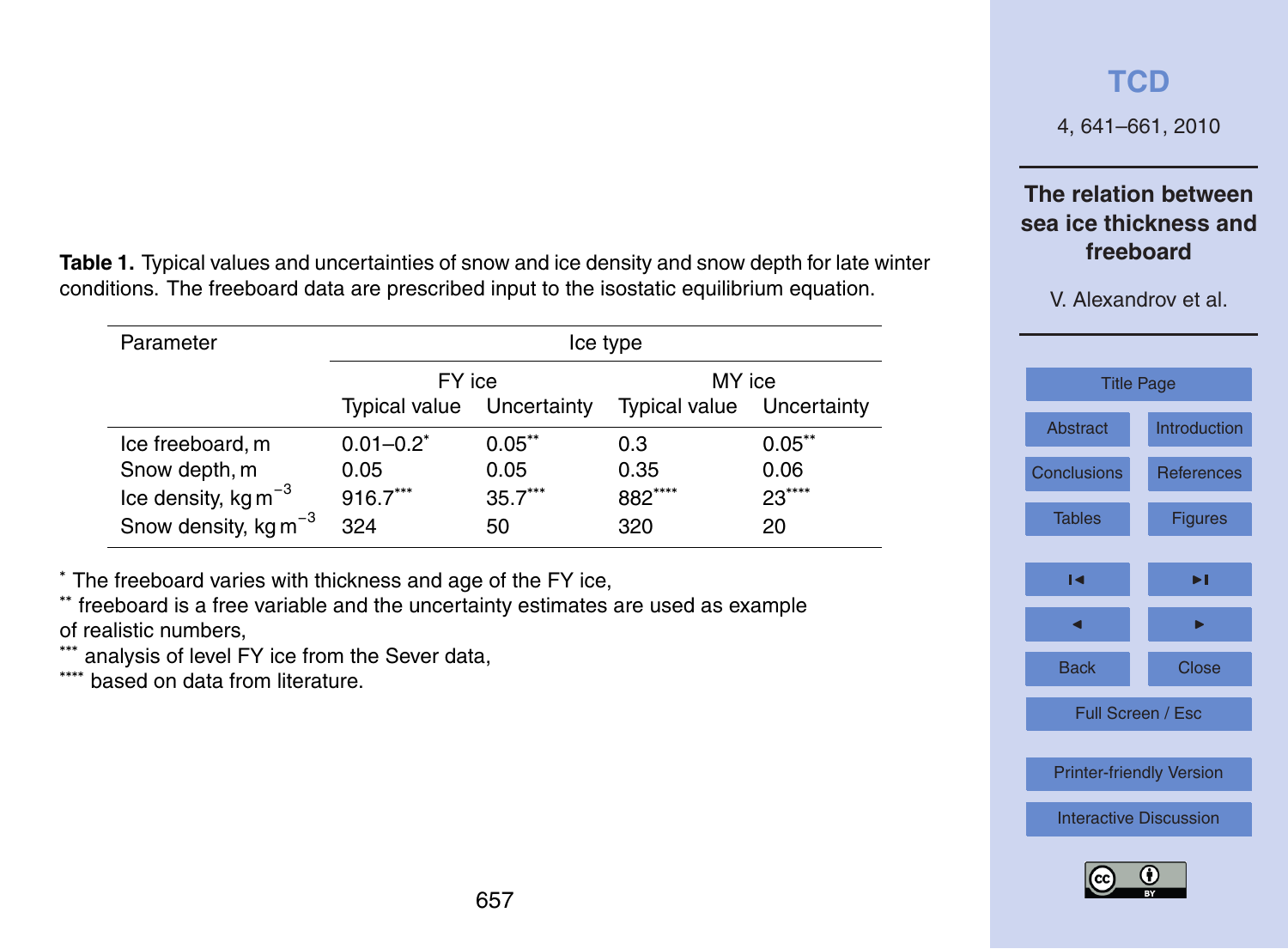<span id="page-17-0"></span>

**Fig. 1. (a)** Location of 689 ice thickness and freeboard measurements during the Sever aircraft landings on the Arctic sea ice in 1980s, where colours indicate thickness of level ice on runways; **(b)** histogram of ice thickness on level ice (on runway) and on characteristic ice types around the landing sites (off runway), and **(c)** a scatterplot of ice thickness versus ice freeboard measurements on level ice.



**[TCD](http://www.the-cryosphere-discuss.net)**

4, 641–661, 2010

**The relation between sea ice thickness and freeboard**

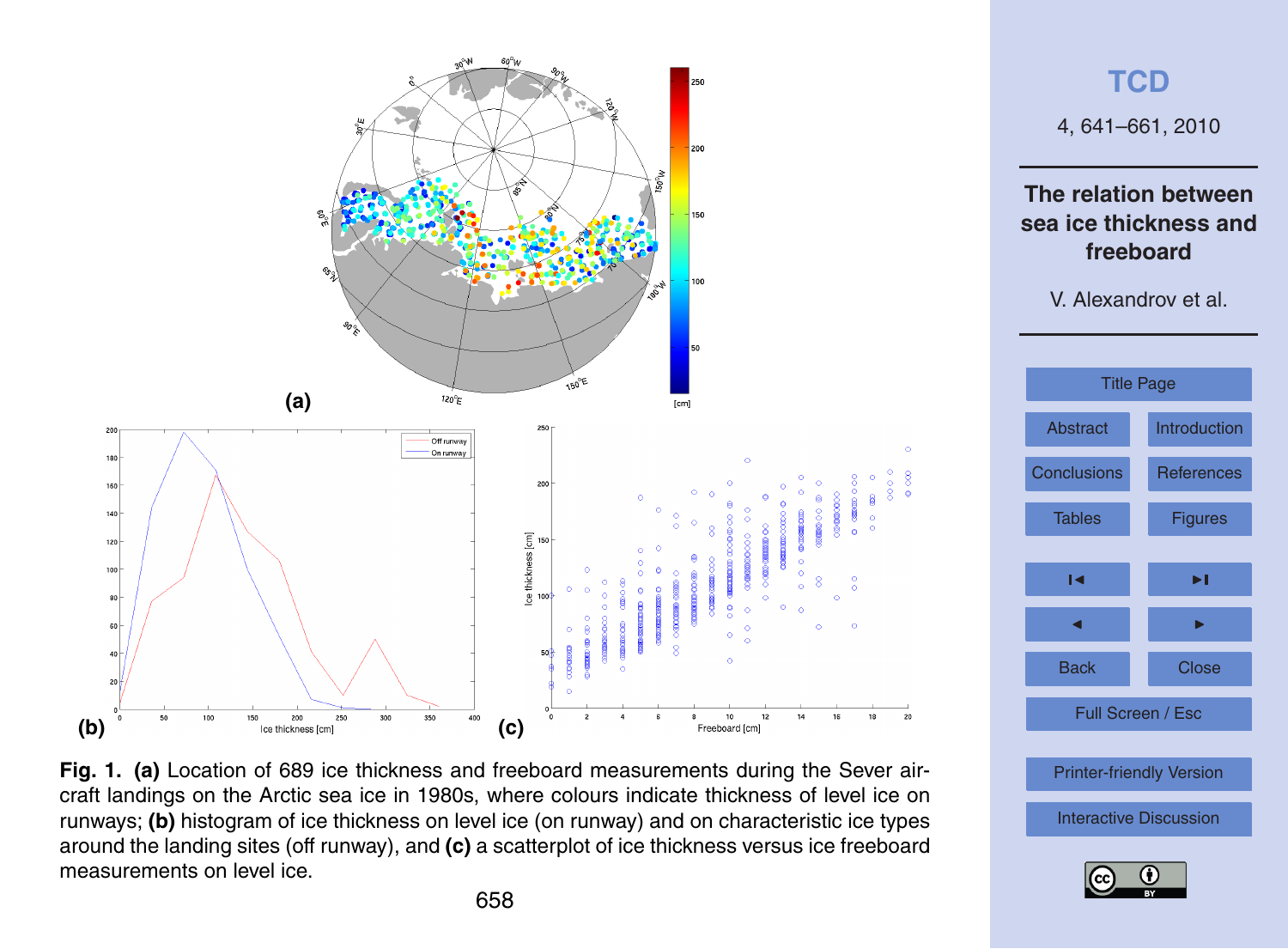

4, 641–661, 2010 **The relation between sea ice thickness and freeboard** V. Alexandrov et al. [Title Page](#page-0-0) [Abstract](#page-1-0) [Introduction](#page-1-0) [Conclusions](#page-10-0) [References](#page-12-0) [Tables](#page-16-0) [Figures](#page-17-0)  $\overline{\phantom{a}}$ J I Back Close Full Screen / Esc [Printer-friendly Version](http://www.the-cryosphere-discuss.net/4/641/2010/tcd-4-641-2010-print.pdf)

**Fig. 2.** A composite of sea ice density data measurement ranges obtained from Timco and Frederking (1995) and other published material. The white column under FY ice represents the mean and standard deviation of density retrieved from the Sever data. The white column under MY ice represents the best estimate of mean and standard deviation of density from published material.

## [Interactive Discussion](http://www.the-cryosphere-discuss.net/4/641/2010/tcd-4-641-2010-discussion.html)



## **[TCD](http://www.the-cryosphere-discuss.net)**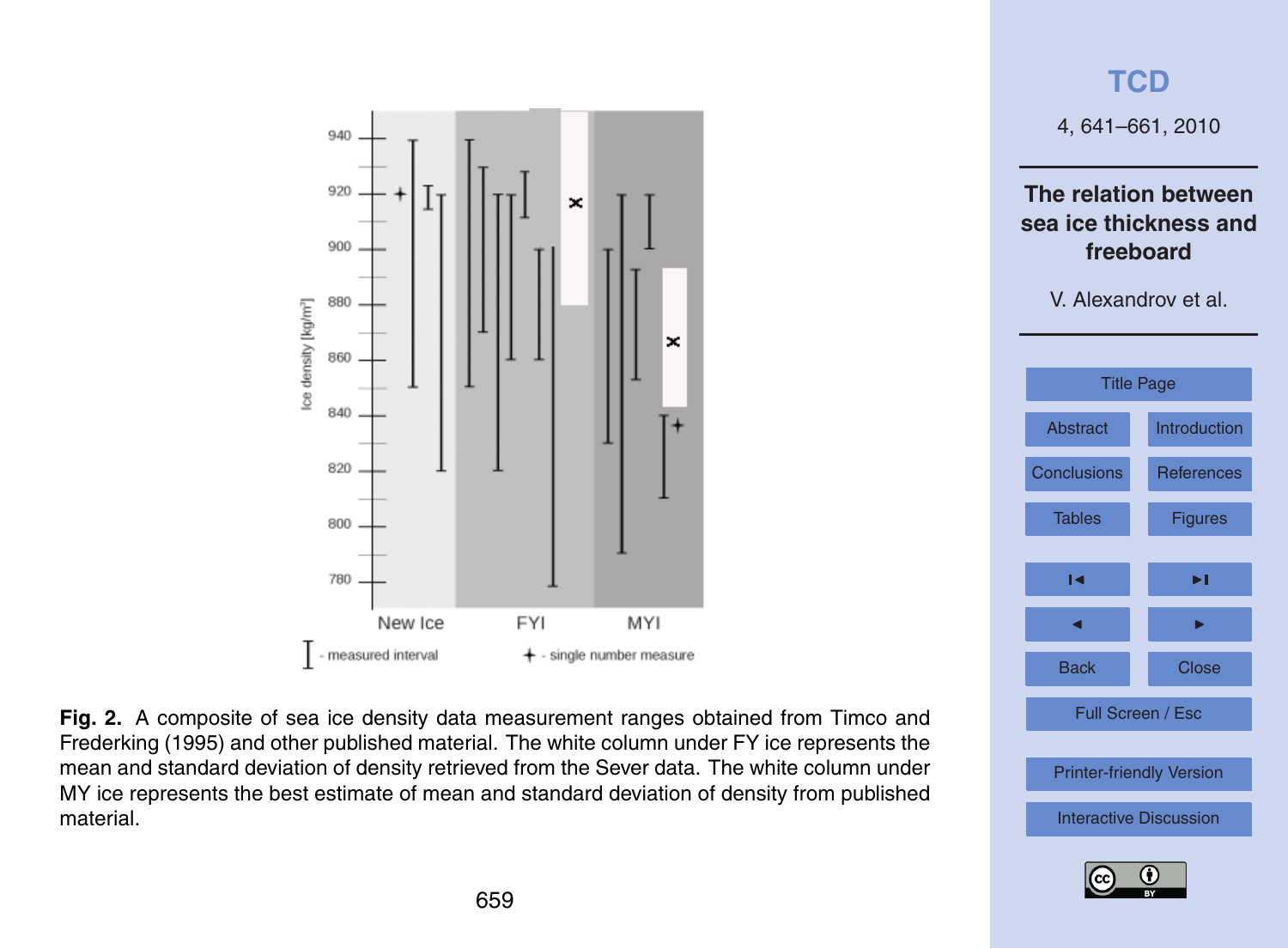## **[TCD](http://www.the-cryosphere-discuss.net)**

4, 641–661, 2010

**freeboard**

V. Alexandrov et al.



**Fig. 3.** Error terms contributing to uncertainty in ice thickness retrieval from freeboard measurements for first-year (left) and multiyear (right) ice. The prescribed error of ice freeboard is 0.05 m.